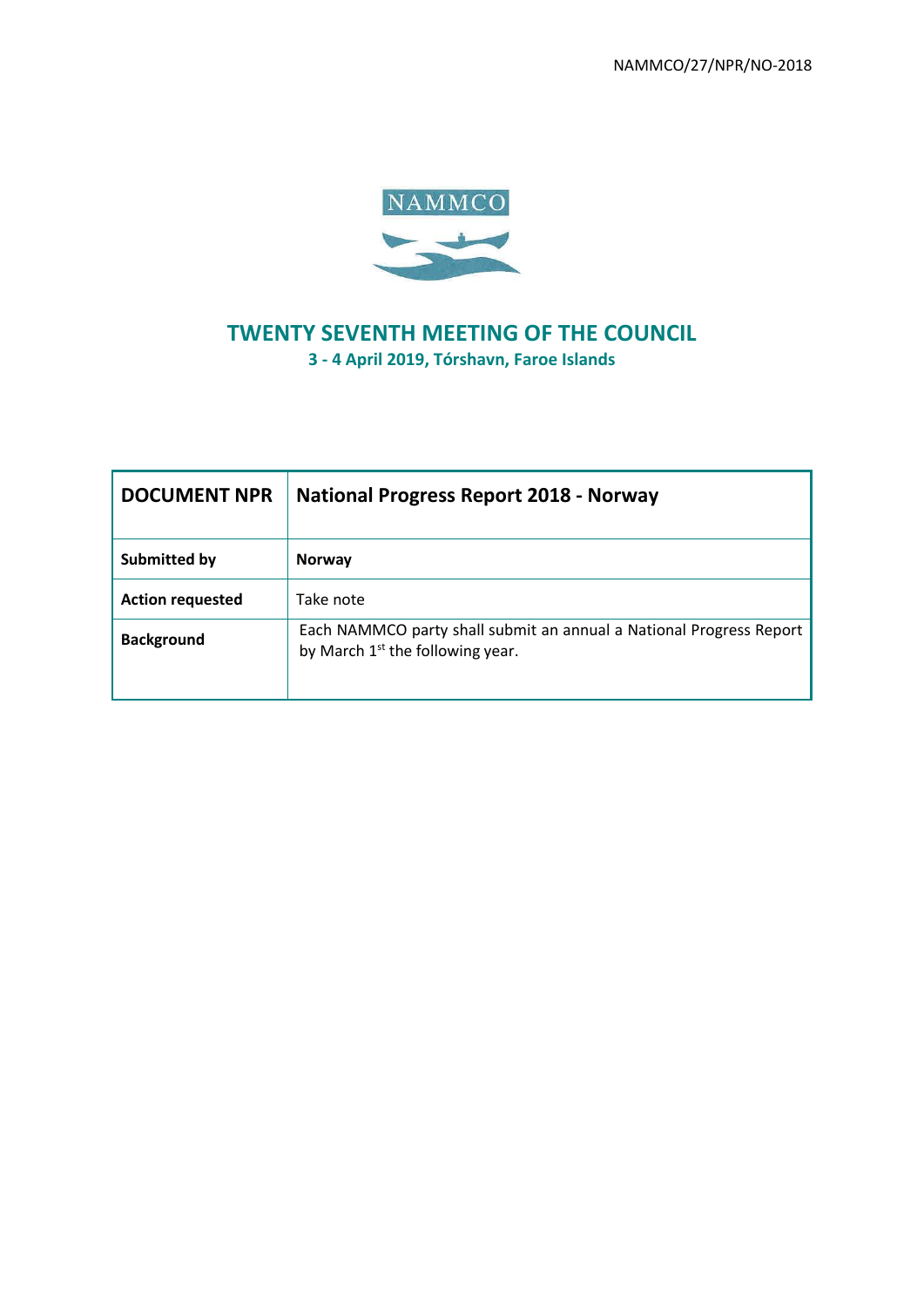#### **NORWAY - PROGRESS REPORT ON MARINE MAMMALS 2018**

Compiled by Nils Øien & Tore Haug

### **I INTRODUCTION**

This report summarises Norwegian research on pinnipeds and cetaceans conducted in 2018 and conveyed to the compilators. The research presented here was conducted at, or by representatives and associated groups of,

*The Institute of Marine Research* (IMR)[; https://www.hi.no/hi](https://www.hi.no/hi)

*The Norwegian Polar Institute* (NP)[; http://www.npolar.no/no/](http://www.npolar.no/no/)

*The Arctic University of Norway, Forskningsgruppe for arktisk marin systemøkologi (UiT-AMSE); [https://uit.no/om/enhet/forsiden?p\\_dimension\\_id=88165](https://uit.no/om/enhet/forsiden?p_dimension_id=88165)*

*Norwegian Orca Survey, Andenes;* <https://www.norwegianorcasurvey.no/>

## **II RESEARCH BY SPECIES 2018**

### *PINNIPEDS*

Aerial surveys were conducted in the period 18 - 31 March 2018 in the Greenland Sea pack-ice (the West Ice) to assess the pup production of the Greenland Sea populations of **harp** and **hooded seals**. Reconnaissance surveys were flown by helicopter (18 – 22 March) and a fixed-wing aircraft (18 - 31 March) in an area along the eastern ice edge between  $68^{\circ}40'$  and  $74^{\circ}47'$ N. Harp seal breeding was first observed from the fixed-wing on 18 March at approximately 74º00'N / 13º47'W, along with scattered hooded seal families further south. On 21 March, however, a large patch (considered to be the same patch as observed on 18 March) containing whelping harp and hooded seals was discovered in an area between 72º25'N and 72º35'N; 14º30'W and 16º00'W. Color markers and satellite-based GPS beacons were deployed on ice floes north, east and south of the patch. On 27 March, two photographic surveys were flown to cover the entire whelping patch area which was a little more than 60 nm in south-north direction. Due to fog in the northwest areas, these areas had to be re-visited with new transect surveys the following day (28 March). To define the transect lines for this second survey day, data from the ice-deployed GPS beacons were used to account for the ice drift between the two days. In total, 5104 photos were taken during the surveys (3016 photos on 27 March; 2088 photos on 28 March). Results from the aerial surveys will be used to estimate the 2018 harp and hooded seal pup production in the West Ice. Subsequently, the status of the stocks will be assessed by incorporating the pup production estimates into population models. (IMR).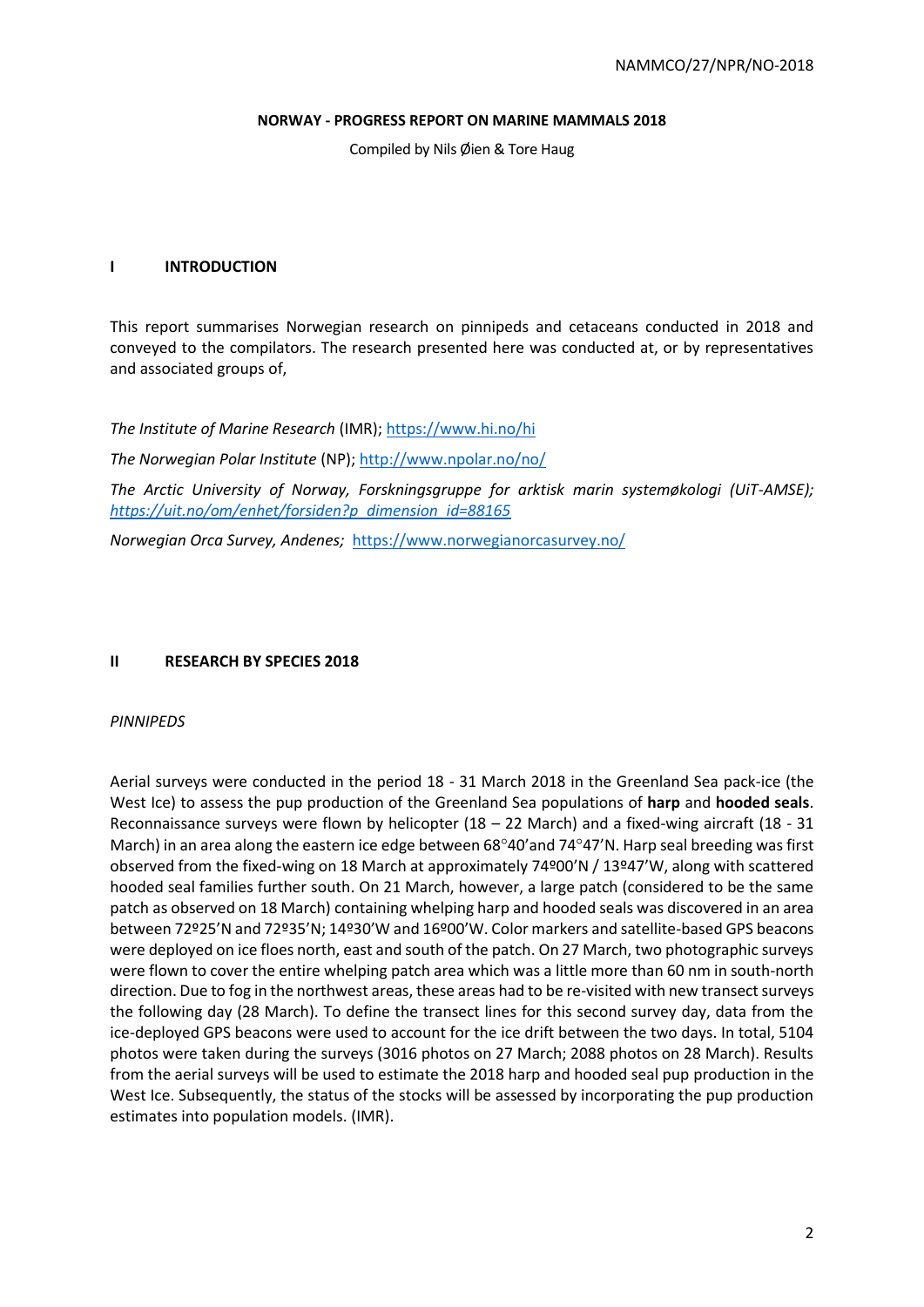As part of a collaboration with the Greenland Institute of Natural Resources, 26 newborn **harp seal** pups were tagged with satellite-linked dive recorders during the 2017 breeding season. In addition, two female adult harp seals were tagged with so-called Conductivity-Temperature-Depth Satellite Relay Data Loggers in summer 2018, part of a collaboration with the ArcticPRIZE and ARISE projects funded by the UK's Natural Environment Research Council. The 26 tags on pups provides the first description of the foraging migrations and diving behavior of young harp seals and show that these also move preferentially into the Barents Sea, where they spend several months feeding in areas also utilized by adult harp seals. Data from the two adult harp seals have shown remarkable migrations throughout the eastern and northern Barents Sea, and has also collected extremely valuable oceanographic data from regions where such data are otherwise difficult and expensive to obtain. Further tagging studies are planned for coming years to gradually build up a more comprehensive understanding of feeding migrations of this key Barents Sea predator, and additionally to build up a valuable oceanographic dataset to complement other oceanographic sampling activities in the region. (UiT, IMR).

Three wild-caught female **harp seals** from the Greenland Sea stock were brought into temporary captivity in connection with a controlled validation study on energetics. The two pups and one adult were kept in two indoor and outdoor experimental facilities. They were trained daily using operant conditioning to participate in experiments and husbandry and were regularly fed live fish. After 2.5 years, the harp seals were instrumented with satellite transmitters and released in the Barents Sea. The tags transmitted for 45, 67, and 162 days for the juveniles and adult, respectively. The two juveniles remained in the Barents Sea east of the Svalbard Archipelago, while the adult female migrated to the Greenland Sea following a pattern consistent with that observed in wild harp seals from the same stock. They all performed regular deep dives (>100 m) and exhibited signs of foraging comparable to wild harp seals. (UiT, IMR)

**Harbor seals** were counted along the entire mainland Norwegian coast at known haul-out sites during the molting period from mid-August to early September 2011-2016. In 2011 and 2012, molting areas from Rogaland to Finnmark counties and in Østfold county were covered by aerial photo surveys. Usually three independent surveys were conducted. In 2016, an electric drone (helicopter) was used to photograph harbor seal colonies along the Norwegian Skagerrak coast. Visual counts using binoculars from small boats and land were also carried out in areas not covered by aerial surveys, or where results from the aerial surveys seemed to be incomplete. The surveys revealed a total minimum population of 7712 harbor seals along the mainland Norwegian coast in 2011-2016. In western Finnmark, 395 harbor seals were counted in 2013. West Finnmark was not covered in the two previous surveys. The count of 7317 harbor seals (not including West Finnmark) seems to be a small increase compared to 6938 in 2003-2006, but slightly lower than 7465 in 1996-1999. In 2017 and 2018, new counting surveys (drone and visual counts) were conducted from the southernmost peak (Lindesnes) in Norway and along the west coast, including the counties Vest-Agder, Rogaland, Sogn & Fjordane and Møre & Romsdal. The total numbers of harbour seals in each of the counties were approximately similar with the results in the previous counting period (2011-2015). (IMR).

A population model was used to describe the dynamics of the Norwegian **grey seal** population based on data from pup counts covering the entire grey seal distributional area in 1996-2008. The model also requires estimates of natural mortality and female reproductive rates, but since empirical data on these parameters were outdated or absent, they were estimated by the model using a Bayesian approach. Model runs indicated an increase in abundance of the total Norwegian grey seal population in the 30 most recent years, suggesting a total of 7120 (5710 - 8540) animals (1+) in 2011. Including an estimated pup production of 1620 (95% CI 1410-3050), it was estimated a total number of 8740 (95%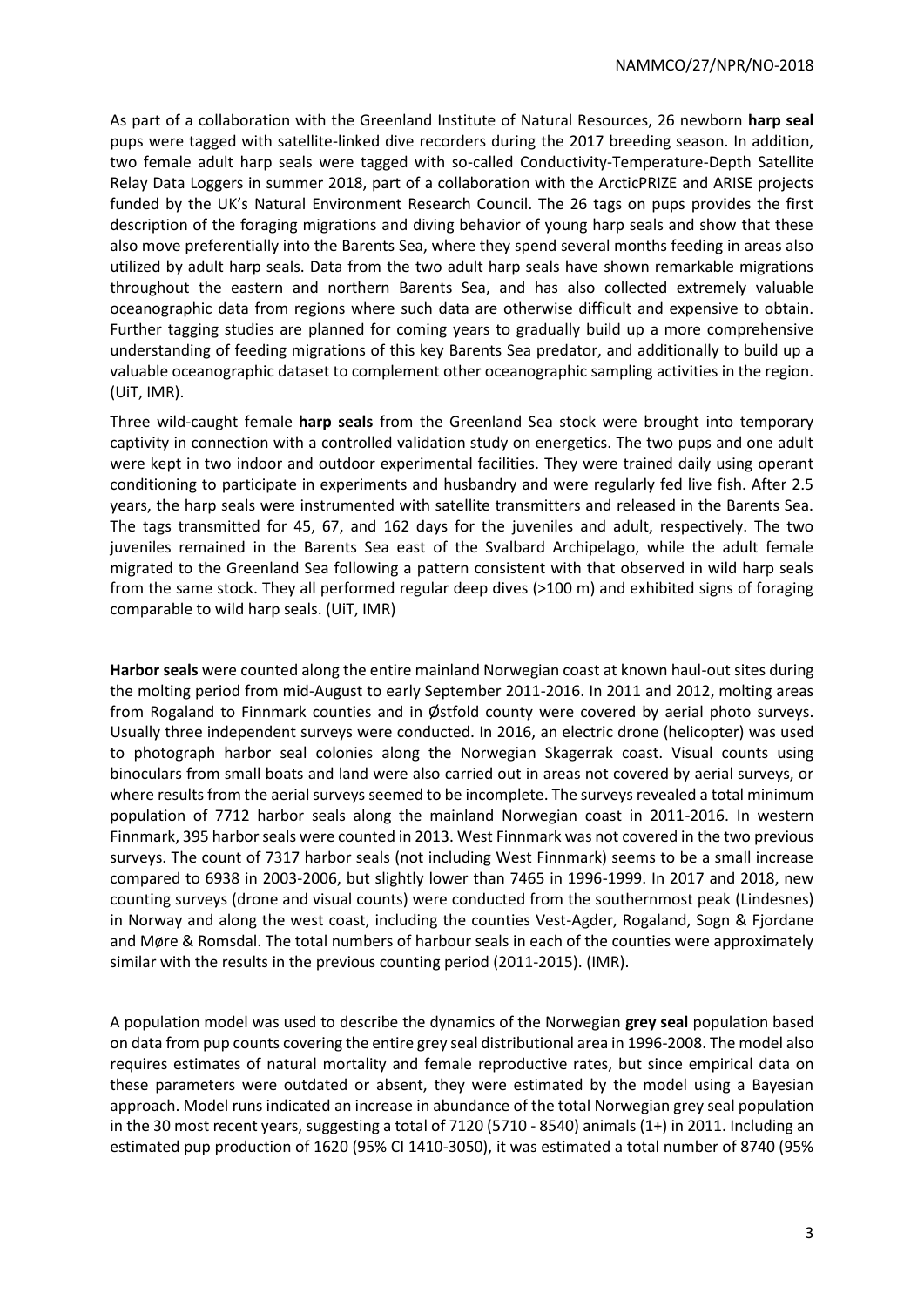CI 7320-10170) grey seals in 2011. However, new boat-based surveys carried out in the entire area from Froan in Sør-Trøndelag to Lofoten in Nordland in 2014-2015 showed a significant decrease in pup production and yielded numbers ranging between 34.8% and 47.5% of the counts in 2007-2008. In Finnmark (2015), Troms (2016) and Rogaland (2017) pup production was approximately equal to the results in 2006-2008. Including all pup counts in 2014-2017 in the population model, the current total number of grey seals in Norway was estimated to 3850 animals (95% CI: 3504-4196). New surveys in 2018 showed that pup production still was at the same low level as in 2014-2015 in Trøndelag and Nordland. (IMR).

# **Walrus (Odobenus rosmarus)**

Forty walruses were previously equipped with GPS loggers (20 in 2014 and 20 in 2015) on their tusks. These loggers log one GPS position per h and download these data to receiving stations that are places on different haul-out sites (in masts that were initially deployed for a camera surveillance project). The longevity of the batteries in the loggers should be minimum 5 years. The receiving stations were visited and serviced summer 2018 and GPS data from walruses were collected. This project is mainly funded by the Norwegian-Russian Environmental Commission. (NP).

An aerial survey of walruses was flown during August 2018. Eighty-six different haul-out sites were visited and pictures taken for counting on those that had animals present (NP).

# **Ringed seals (***Pusa hispida)*

Twenty-three ringed seals were collected from the Isfjorden area, Svalbard, to the Norwegian Environmental Specimen Bank. Data on morphometrics, age, sex and various tissue are delivered to this Specimen Bank. (NP).

# *CETACEANS*

### **Minke whales** (*Balaenoptera acutorostrata)*

During the period 26 June to 20 August 2018, a sighting surveys was conducted with the chartered vessel *Acc Mosby* in the North Sea and adjacent areas. The areas which were covered in 2018 were the IWC *Small Area EN* and the block EW4 in the *Small Area EW*. In addition, several fjord systems in western Norway received coverage as part of a feasibility study of surveying for harbour porpoises in inner coastal waters. This was the fifth year of the six-year survey period 2014-2019 to cover the northeast Atlantic to provide a new abundance estimate of **minke whales** every sixth year as part of the management scheme established for this species. A total of 3,137 c nautical miles was surveyed with independent double platforms on primary effort in the offshore blocks. During primary search effort, the number of observations from the primary platform (crow's nest) was 106 sightings of **minke whales**. Sightings of other cetacean species include **fin whales** (30 primary sightings), **sei whale** (1 primary sighting), h**arbour porpoises** (198 primary sightings), **Lagenorhynchus spp. (**30 primary sightings, of which 3 were **whitebeaked dolphins**, 14 were **white-sided dolphins** and 13 were unidentified to species), **pilot whales** (7 primary sightings), **Northern bottlenose whales**(4 primary sightings), **sperm whales**(3 primary sightings)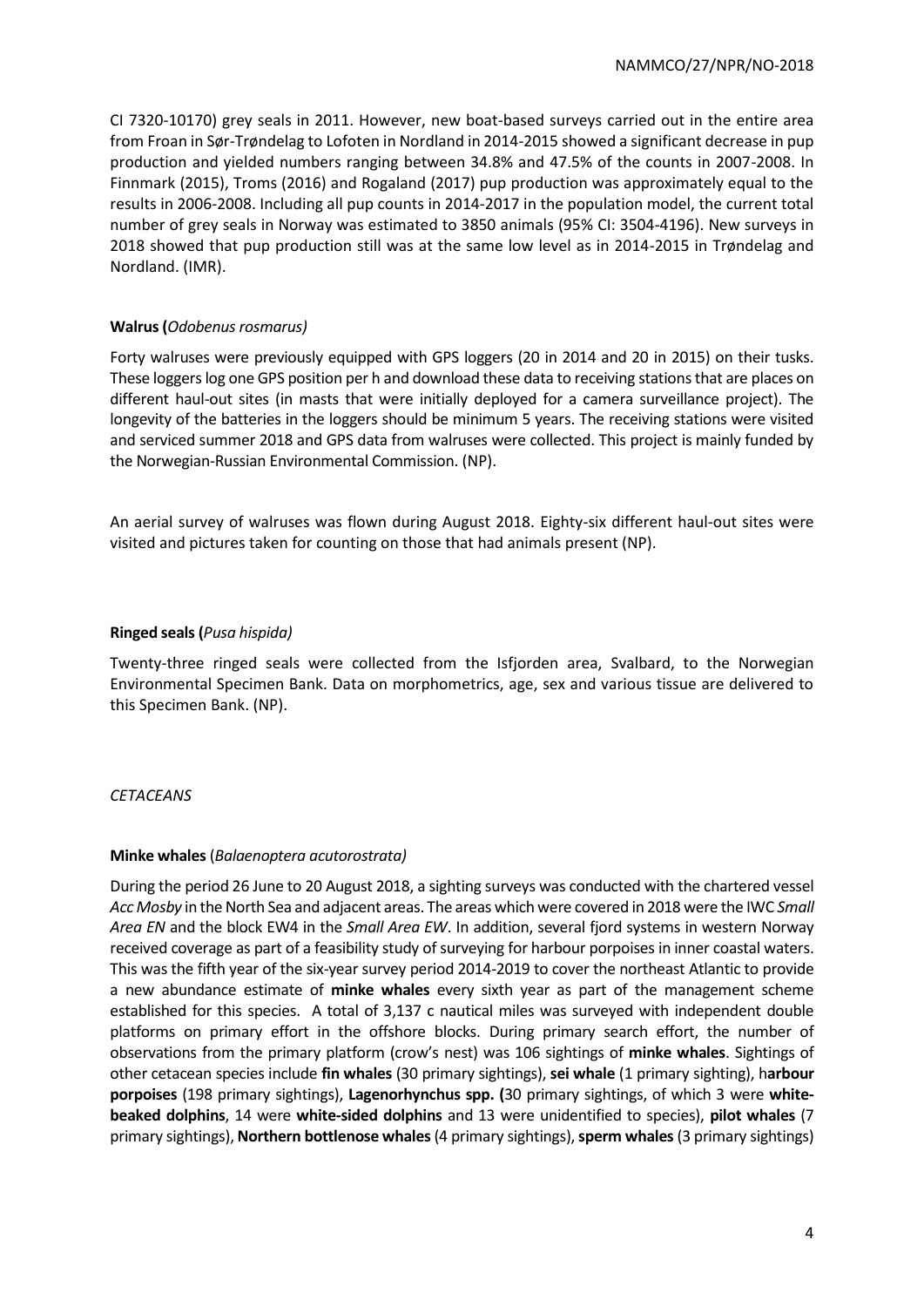and **killer whales** (1 primary sighting). In addition, 68 grey seals were recorded in offshore North Sea waters, especially off the England coast between 53°N and 55°N. (IMR).

Minke whale catch data for the 2018 season have been computerised and evaluated. (IMR).

In a joint Japanese-Norwegian cooperation, possible morphological differences of the white flipper patch between the North Atlantic and North Pacific common **minke whales** were studied. Morphological measurements were taken from left flippers of sexually mature animals caught in the two areas. The relative length between the tip of flipper to the distal border of white patch to the total flipper length showed no statistical differences between whales from the two areas. However, the relative length between the tip of flipper to the proximal border of white patch to the total flipper length was significantly larger in the North Atlantic (74.31 %) as compared to the North Pacific (63.62 %) common minke whales. Also, the mean angle between the proximal boundary line of white patch to the longitudinal axis of the flipper was significantly different between the North Atlantic (70.05 degree) and the North Pacific (92.29 degree) whales. The results showed that there are clear morphological differences in the white patch of the flipper between the two common minke whale subspecies. (IMR).

*Food safety and development of PCB methodology:* Norwegian and Icelandic authorities have since 2015 participated in trilateral meetings, at different levels, between Norway, Iceland and Japan regarding the regulations for import of whale products to Japan. The objective of the discussions regarding PCBs in the trilateral co-operation has been to improve the predictability of results obtained in Japan with those produced for whale products in Norway and Iceland. The need for increased predictability became evident due to different methodologies for PCB-analysis in Japan compared with that of EU, Iceland, and Norway. Japanese methodology determines total-PCB by way of industrial standard (Kanechlor), which is only used in Japan, while Norway, Iceland, and EU use methodology which determines an internationally established selection of congeners e.g. PCB<sub>6</sub> or  $PCB<sub>7</sub>$  using methods that are defined by quality criteria (including e.g. trueness, recovery, and measurement uncertainty). (IMR).

In 2018 the work and discussions in the trilateral meetings between Japan, Iceland and Norway have resulted in the agreement that there is a good correlation between PCB<sub>7</sub> and total-PCB and that a Japanese maximum limit for PCB<sub>7</sub> may be set as a proxy for total-PCB. Remaining topics to be agreed upon in the next trilateral meeting to be held in Tokyo medio February 2019 are: (i) Discussions regarding the underlying Japanese risk assessment and risk management for the proposed maximum limit of 0.2 mg/kg for PCB $_{7}$ ; (ii) Discussions regarding the use of measurement uncertainty in compliance assessment taking into account international recommendations of fairness towards both consumers and producers, evaluating decision risks and establishing decision rules; (iii) How uncertainty from sampling can be handled by e.g. harmonization of sampling protocols or by the use of a referee sample in order to be able to have an appropriate measurement uncertainty which is a prerequisite in order to compare analytical results before export with the analytical result from spot checks at import at a later stage. (IMR).

# **Other cetaceans**

The *"weShare" project* examines the causes and consequences of the massive herring superabundance events that took place in the Kaldfjord/Vengsfjord system over 5 winter seasons between 2013 and 2017. The project has 1) carried out extensive and repeated echosounder surveys for herring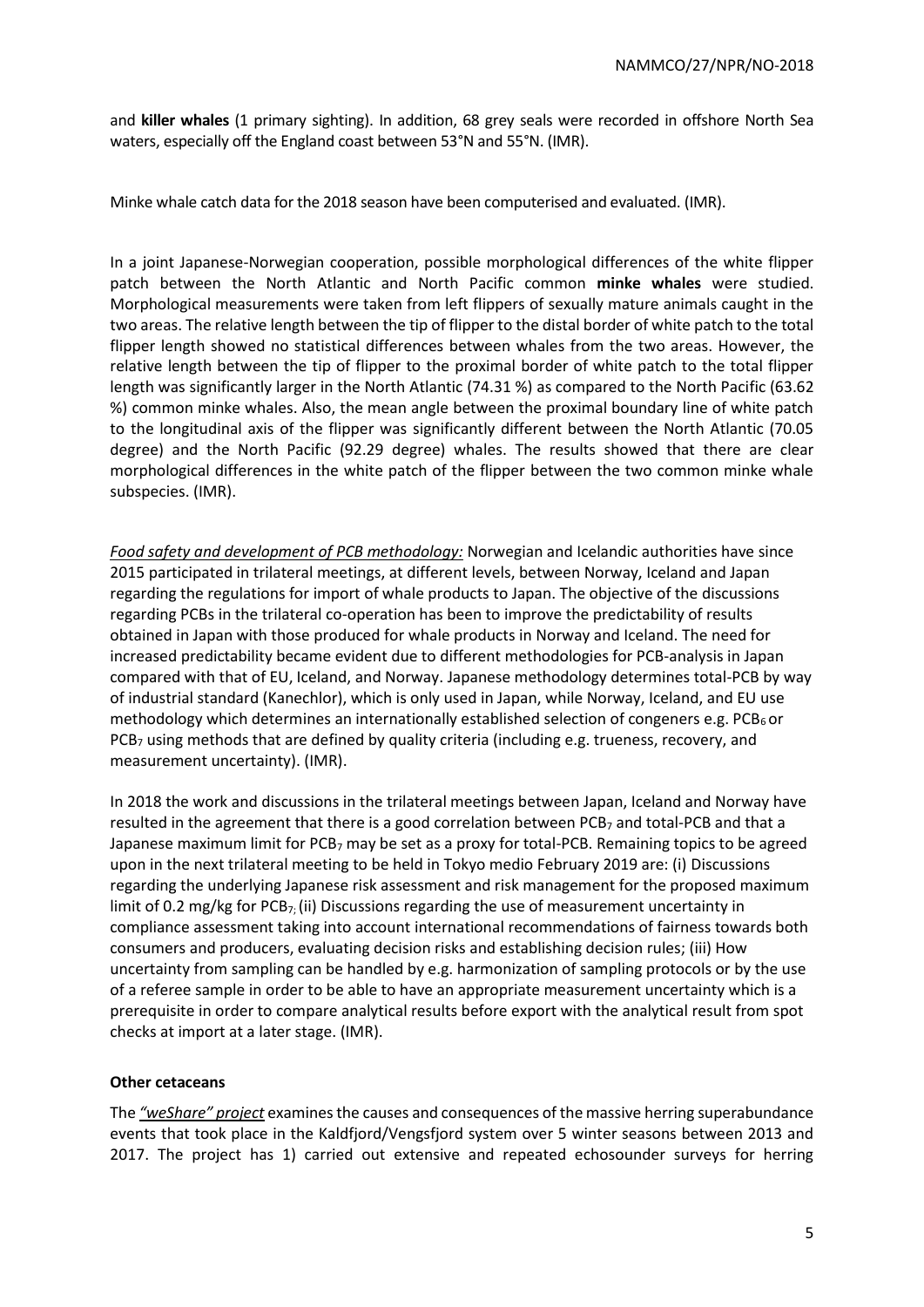approximately monthly every season (Oct-Feb) to study the dynamics and estimate the biomass of herring, 2) used advanced electronic accelerometer/camera tags, attached with suction cups to ~25 **humpback whales**, to study in detail their foraging behavior, estimate their prey consumption rates, and estimate their body condition, 3) carried out a pilot study to evaluate the use of aerial drones to estimate whale abundance, and 4) supported the collection of photo IDs of humpback whales. The photo ID efforts have so far resulted in over 900 individual humpbacks having been identified in the region since 2010, and these represent the North Norwegian Humpback Whale Catalogue (NNHWC, [www.hvalid.no\)](http://www.hvalid.no/). Photographs of most of these individuals have been submitted to the North Atlantic Humpback Whale Catalogue (NAHWC), and several matches have been discovered with whales from Iceland, Ireland, Cape Verde Islands and the Caribbean. In addition, weShare has partnered with two other Fram Centre funded projects focused on describing the ecosystem-wide effects of herring superabundance on the general fjord ecosystem, in terms of water mass characteristics and nutrient composition, oxygen depletion, sediment structure and composition. The weShare project also uses fisheries data provided by the Fisheries Directorate, as well as AIS (Automatic Identification System) data on general vessel traffic in the region, to evaluate the overlap between various human activities and whale presence. The project has so far produced one MSc thesis at the Arctic University of Tromsø, and data are actively worked up by research scientists at the UiT and IMR, and specifically by two PhD candidates at UiT. As part of weShare's other collaborations with researchers from Scotland, France and Japan, we are also involved with ongoing studies of the behavioural response of humpback whales to natural underwater sounds, specifically those of fish-eating and mammal-eating **killer whales**. Results from several of these projects have been presented at major international conferences. Since the disappearance of the whales from the Kaldfjord/Vengsfjord system, weShare has transitioned into an intensive data processing stage, and several publications are being prepared and will be published throughout the next year. (UiT – IMR).

*Whaletrack/Whalefeast-project:* The WHALETRACK-project was initiated in 2013 with the aim to map the **humpback and killer whale** behavior and migrations related to their winter aggregations in the North-Norwegian fjords. In 2018 the "Whalefeast-project" was also included under the Whaletrack framework (see link below). The UiT Arctic university of Norway is the project leading institution with close cooperation with the Institute for Marine Research (IMR, Tromsø and Bergen). The project also includes close cooperation with other Norwegian and international institutions and include several PhD-and Master candidates.

The main purpose of the project is to gain better knowledge about the behavior of humpback and killer whales before, during and after the period they feed on overwintering herring in the fjords or off the coast of Northern Norway. We also aim to investigate how the whales interact with fishing activity and tourist boats. The tagged whales also give us indirect information on herring movement over large areas at different times, which can be of management significance for both herring and whales. This information will be relevant to fishing and possibly petroleum activities offshore, which is a focus for one of one of the PhD candidates. The project includes satellite and archival tag tagging, biopsy and eDNA sampling and ID-picturing.

Since 2013, a total of almost 30 humpback and 40 killer whales have been tagged with transdermal satellite transmitters and about 40 humpbacks and 7 killer whales with archival tags (suction cup tags). The humpbacks have been satellite tagged in the fjords of Troms (Nov-Jan 2016-2019) in northern Norway and in the northern Barents Sea (Sept 2018), while the killer whales have been tagged in the same northern fjords (2015-2019) and at the herring spawning grounds of Møre (Western part of Norway, February 2019). A considerable number of biopsies have been collected during the same period, as well as eDNA samples during the 2018/19-season. Since 2010, more 900 different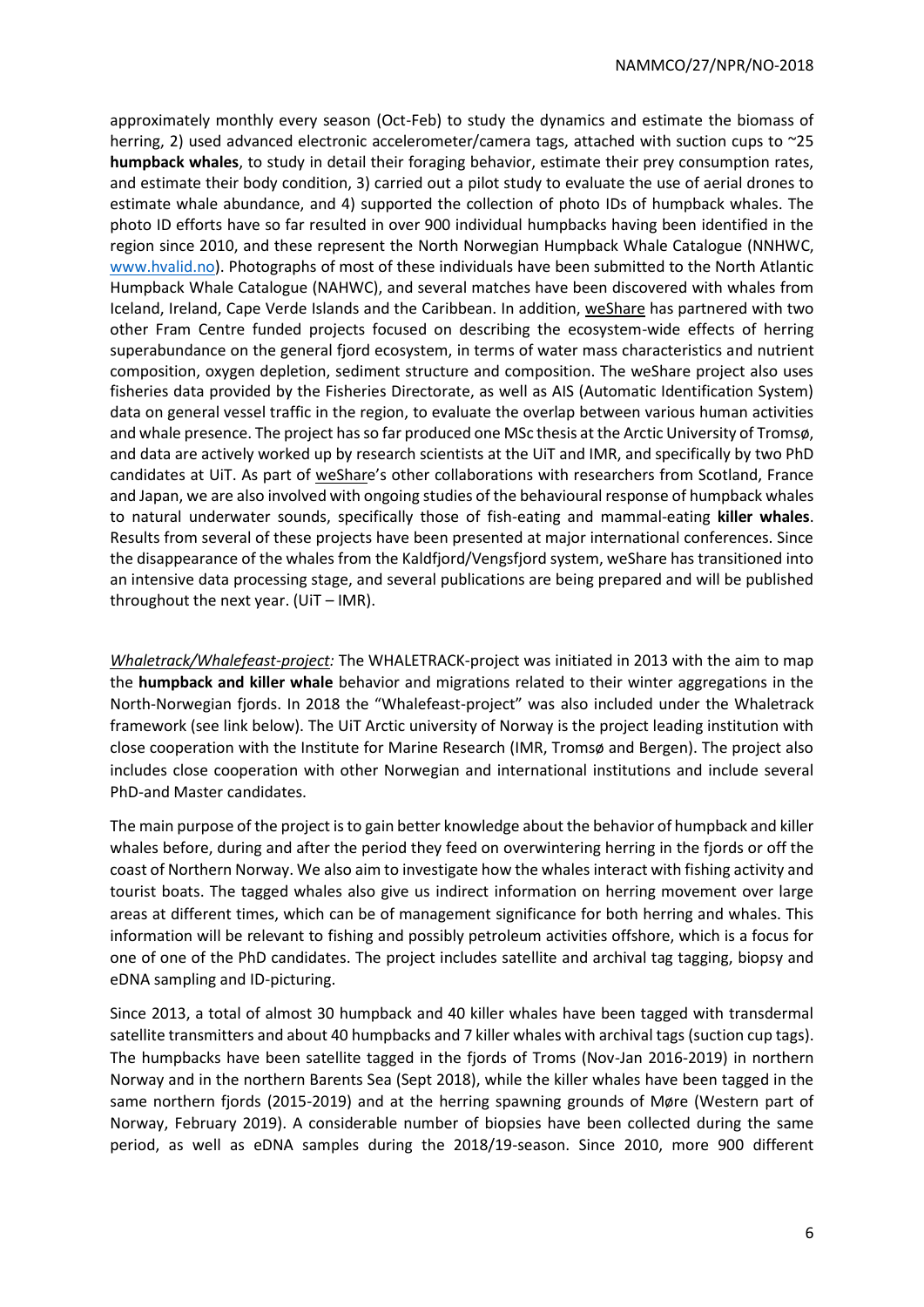humpbacks have been registered and catalogued in the area by the North Norwegian Humpback Whale Catalogue (NNHWC), in addition to several hundred in the Northern Barents Sea (IMR). In the last years, both humpback and killer whales have also been tagged with satellite transmitters in the Northern Atlantic to follow their migrations more closely.

Whilst the *Whaletrack* project since 2013 has focused on mapping the horizontal and vertical migration patterns of humpback and killer whales, the new *Whalefeast* project (2018-2021) will also include a closer cooperation with the fisheries and tourism industry, as well as using eDNA- techniques in addition to already collected data. It will include social science studies of the impact that the whale arrivals have had, and has, on the tourist and fisheries industries.

Some of the tracking results, project and contact information can be seen at [https://en.uit.no/prosjekter/prosjekt?p\\_document\\_id=505966.](https://en.uit.no/prosjekter/prosjekt?p_document_id=505966) (UiT, IMR, LKARTS-Norway, [http://hvalid.no/\)](http://hvalid.no/)

As part of the long-term **killer whale** research project initiated in 2013, efforts were directed towards further data collection throughout the year in northern Norway. This included collection of IDphotographs, biopsy samples, behavioral observations, aerial (drone) imagery, sound recordings and prey remains. Data are being used for various studies based on individuals' recognition including markrecapture analyses and investigations of group-specific foraging ecology. The Norwegian killer whale identification database is a work in constant progress and the latest version of the ID-catalogue was published in March 2018 (Jourdain & Karoliussen 2018). (ORCA).

A group of **killer whales** was naturally entrapped in the bay of Trælvikosen, off Brønnøysund (65°28'37.28"N, 12°14'3.79"E) in May 2017. To our knowledge, this was the fifth recorded case of natural killer whale entrapment in Norway since 1992. A rescue operation coordinated by scientists of Norwegian Orca Survey and colleagues successfully guided the whales back to open waters after 19 days of entrapment. Not only the successful operation promoted animal welfare, it also prevented inherent social controversy commonly associated to such events. Steps of both situation assessment and rescue operation were published (Jourdain et al. 2019) as baseline information should cetacean entrapment happen again in the future. (ORCA).

As ordered by NAMMCO, an extensive review of the literature aiming at assessing current status of **North Atlantic killer whale** populations was conducted. Future research priorities were discussed and summarized by an international working group in November 2018. (ORCA).

Studies of **harbor porpoise** ecology and population biology, based on samples obtained from bycatches, were initiated in 2016 and continued in 2017 and 2018. Some preliminary results are available: Saithe was by far the most important prey item (32-90%). Other fish species such as capelin, herring, Norway pout and blue whiting also contributed importantly to the porpoise diet, depending on area. The growth of the porpoises was analyzed by fitting von Bertalanffy growth models to the data. Females grow both faster and longer than the males; the asymptotic length in females and males were 166 cm and 149 cm, respectively. Results from analysis of reproductive status suggest that females become sexually mature between 4 and 5 years of age, whereas males become sexually mature at ca. 3 years of age. (IMR, UiT).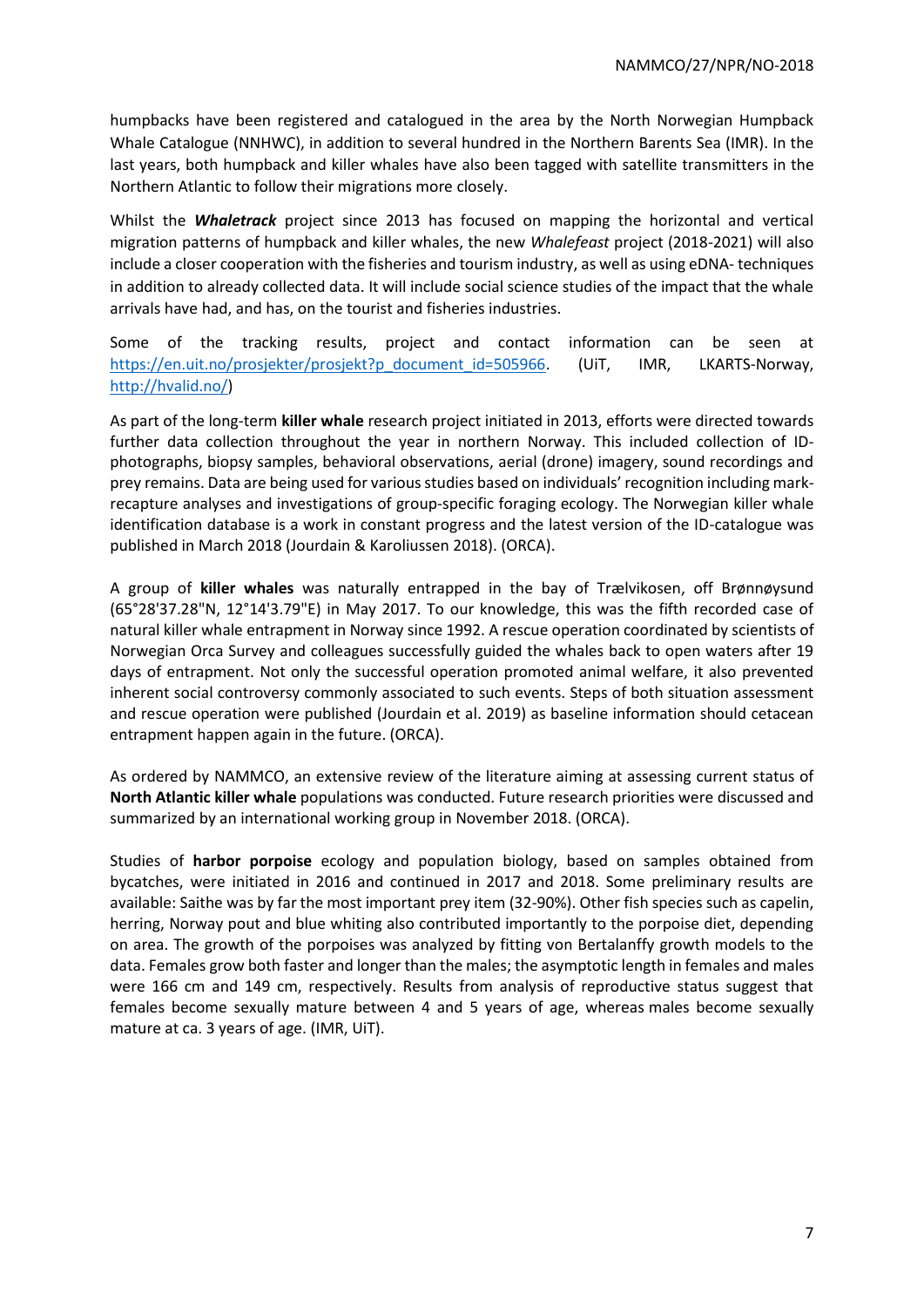#### **Bowhead whales** (*Balaena mysticetus*)

Satellite tags were deployed on 9 bowhead whales in the Framstrait September 2018.Tags were deployed from a helicopter with FF Kronprins Haakon as a base ship. In addition, biopsies for genetic studies were collected from 2 individuals. (NP).

Seven acoustic recorders (AURALs) listening for bowhead whales, white whales and narwhals (but also other species- and anthropogenic sounds) were deployed autumn 2018. Many of these were redeployments where data from the previous year was downloaded and new batteries were installed before the AURALs were redeployed (NP).

### **White whales**(*Delpinapterus leucas*)

The first-ever aerial survey for estimating the number of white whales in the Svalbard area was conducted July and August 2018 (NP).

#### **Blue and fin whales** (*Balaenoptera musculus and B. physalus*)

Satellite tags were deployed on blue whales (N=4) from a small boat and on fin whales (N=5) from a helicopter on the west coast of Svalbard. In addition, biopsies for various investigations (genetics, diet and pollution) were collected from 4 blue whales. (NP).

#### **Other species**

In August-October 2018 marine mammal observers were onboard the vessels participating in the Barents Sea ecosystem survey which is a joint effort with Russia. In total, 2119 individuals of nine species of marine mammals were observed. As in previous years, white-beaked dolphin (*Lagenorhynchus albirostris*) was the most common species (more than 70% of all individual registrations). This species was widely distributed in the survey area and expanded somewhat to the northeast compared to the 2017 survey. The highest densities of this species apparently overlap with the distributions of capelin, codfishes, herring and polar cod in the survey area. Although in modest numbers, the toothed whales were also represented by sperm whales (*Physeter macrocephalus*)*,* harbour porpoises (*Phocoena phocoena*), and killer whales (*Orcinus orca*) besides the numerous white-beaked dolphins. The sperm whales were observed at deeper waters along the continental slope and other parts of the research area westward of  $27^{\circ}$  E. The harbour porpoise and killer whale sightings were mainly made in the southern parts of the research area. The baleen whale species minke (*Balaenoptera acutorostrata*), humpback (*Megaptera novaeangliae*) and fin (*Balaenoptera physalus*) whale were quite abundant as 22 % of the total animals registered belonged to these species. There main concentrations were found east of Svalbard. There were fewer observations of minke whales in 2018 than in 2017, and although they are widely distributed over all the survey area, their highest concentrations were in the northern areas with spatial overlap with capelin and polar cod aggregations. The humpback whales were as usual recorded mainly in the waters to the east of the Svalbard Archipelago and in the area of the Great Bank. In 2018, more humpback whales were observed than in the previous year, and they were recorded in areas with aggregations of capelin, often with fin and minke whales in the same areas. In 2018, fewer fin whales were observed during the survey as compared to 2017. (IMR, in cooperation with PINRO).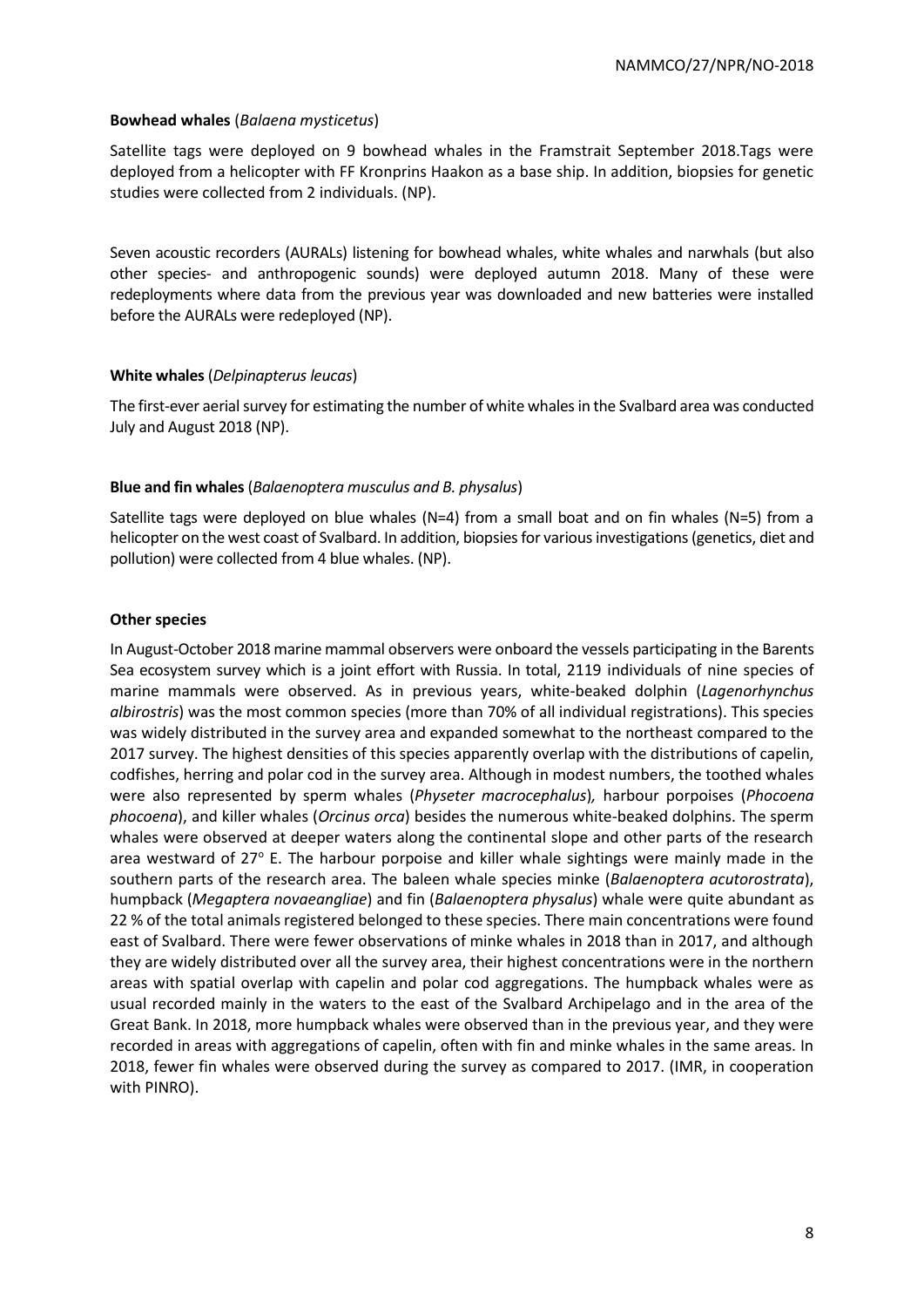Research vessels, coastguard vessels and other providers have collected incidental observations of marine mammals. Recorded data include date, position, species and numbers. During 2018 a total of 822 cetacean observation incidents have been reported. The most frequently observed species were **minke whales**(149 groups), **Lagenorhynchus dolphins** (184), **fin whales** (126), **humpback whales** (127), **killer whales** (99), **harbour porpoises** (36 groups), **blue whales** (4), **sperm whales** (8), **long-finned pilot whales** (17), **bottlenose dolphins** (4), **sei whales** (5), **common dolphins** (2 group) and **Northern bottlenose whales** (1 groups). (IMR).

During 2018 photo IDs have been collected from more than 300 **humpback whales** during field work and from incidental sources. In addition, biopsy samples have been collected from 33 humpback whales. (IMR).

# **III ONGOING (CURRENT) RESEARCH**

### *PINNIPEDS*

Data for assessment of biological parameters were collected from 170 **harp seal** females during commercial sealing in the East Ice in 2018 – analyses are in progress. In addition to the biological parameters, samples were also taken for studies of contaminants and ecology (stable isotopes) from some of the sampled females and 5 additional males. (IMR)

Publication of **hooded seal** demographic and reproduction data (historical as well as new, sampled in 2008 and 2010) from the Greenland Sea are in the last phase of completion. (IMR)

Analyses of historical and new data on demography and reproduction of **harp seals** in the Greenland Sea and Barents Sea / White Sea are in progress. (IMR)

Collection of material to assess efficiency and animal welfare issues in the Norwegian commercial sealing of **harp seals** in the Greenland Sea in April/May was conducted in 2013 and 2014 – analyses and publication are in progress. (IMR)

Collect new data on biological parameters for **harp seals** in the West Ice during the commercial hunt 2019. (IMR)

In March 2018, 6 adult **harp seal** females were live captured in the West Ice immediately after the lactation period and brought back to Tromsø by a research vessel. In Tromsø the seals were kept in captivity during the entire moulting period. Subsequently, sattellite based tags were deployed on the seals which were subsequently transported by boat and released north of Bear Island in mid July. The experiment is in progress, and data are still being received from the transmitters. (IMR, UiT)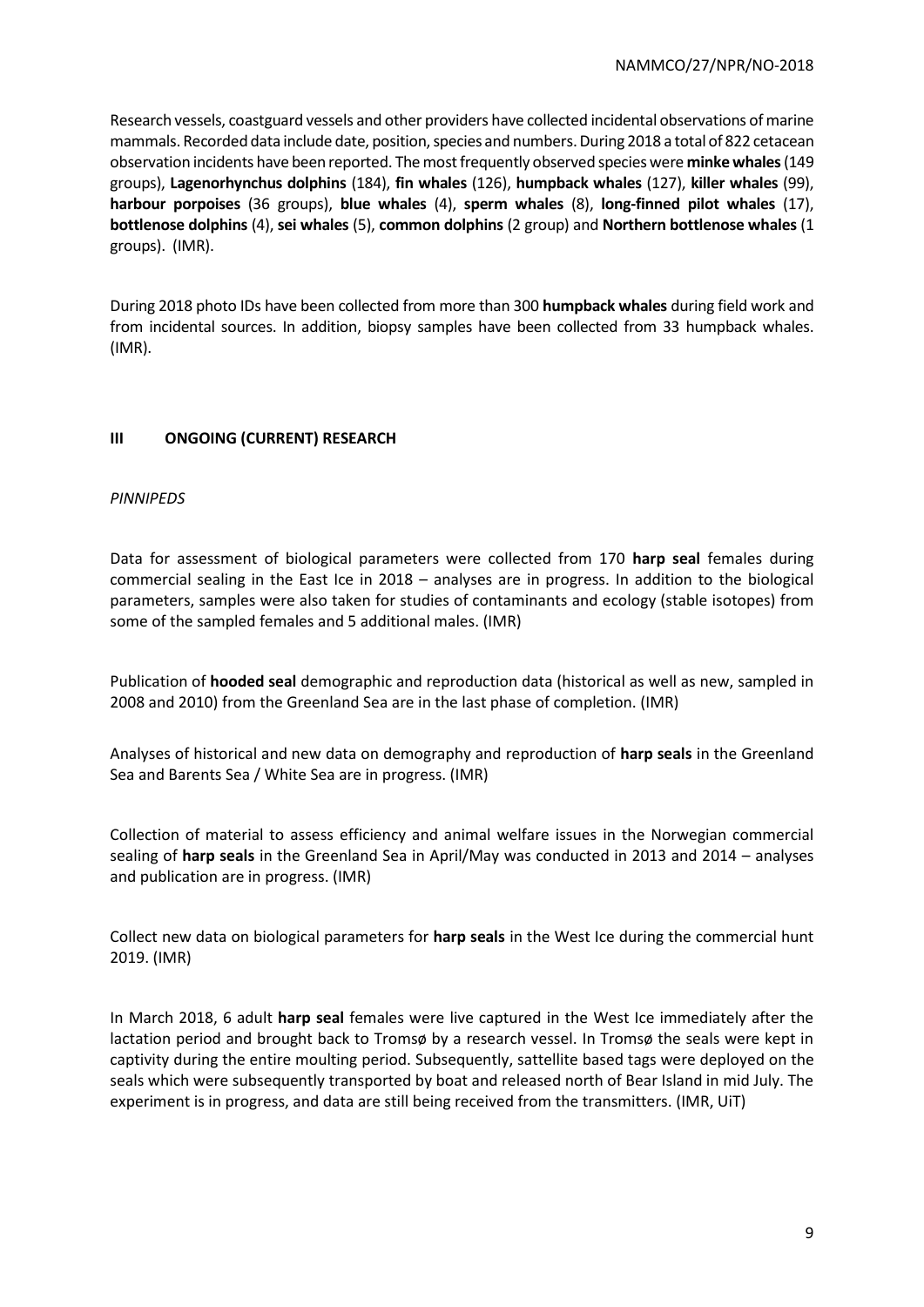Tagging with satellite-based tags, **harp seals** in the White Sea - funding secured, will be attempted in April/May 2019. (IMR)

Ship based counting of **harborseals**, using electronic helicopter drones with camera, will be conducted in mid Norway (Trøndelag and Nordland) in September. This will continue the work further south in 2018, aimed aimed to provide a new abundance estimate for the species along the entire Norwegian coast. (IMR)

Final analyses of historic **grey seal** diet data from the Norwegian coast have been done and an article was submitted. (IMR)

Publication of results from genetic and population studies of **harbor** and **grey seals**is in progress. (IMR)

Autumn (August-September) surveys to assess the oceanographic and ecological conditions in the Arctic Ocean (between Svalbard and the ice edge further north; the SI\_ARCTIC project at IMR, were conducted during 2014-2017. Visual observations of all **marine mammals** were conducted along all sampling transects, and publication of analyses of possible associations between **baleen whales** and their prey are in progress. (IMR)

# *CETACEANS*

Sampling of **minke whale** stomach contents and life history parameters will be performed during the commercial hunt in August. (IMR)

Year-round data collection at the Norwegian Orca Survey is to be maintained throughout 2019. A markrecapture analysis spanning 1986-2018 and aiming at estimating population parameters is underway. Biopsy samples are being analyzed along with individuals' sighting histories and predation records to assess prey specializations and variations in foraging ecology of killer whale groups (Jourdain et al. 2017). (ORCA).

### *GENERAL*

The collection of data on incidental observation of marine mammals will be continued. Participation of marine mammal observers on the annual ecosystem surveys in the Barents Sea has been established as part of the general survey procedure. (IMR).

The mosaic sighting survey program (*NILS*) for estimating abundance of minke whales in the period 2014-2019 is ongoing. Analyses to estimate the abundance of other cetacean species observed during these surveys are underway. (IMR).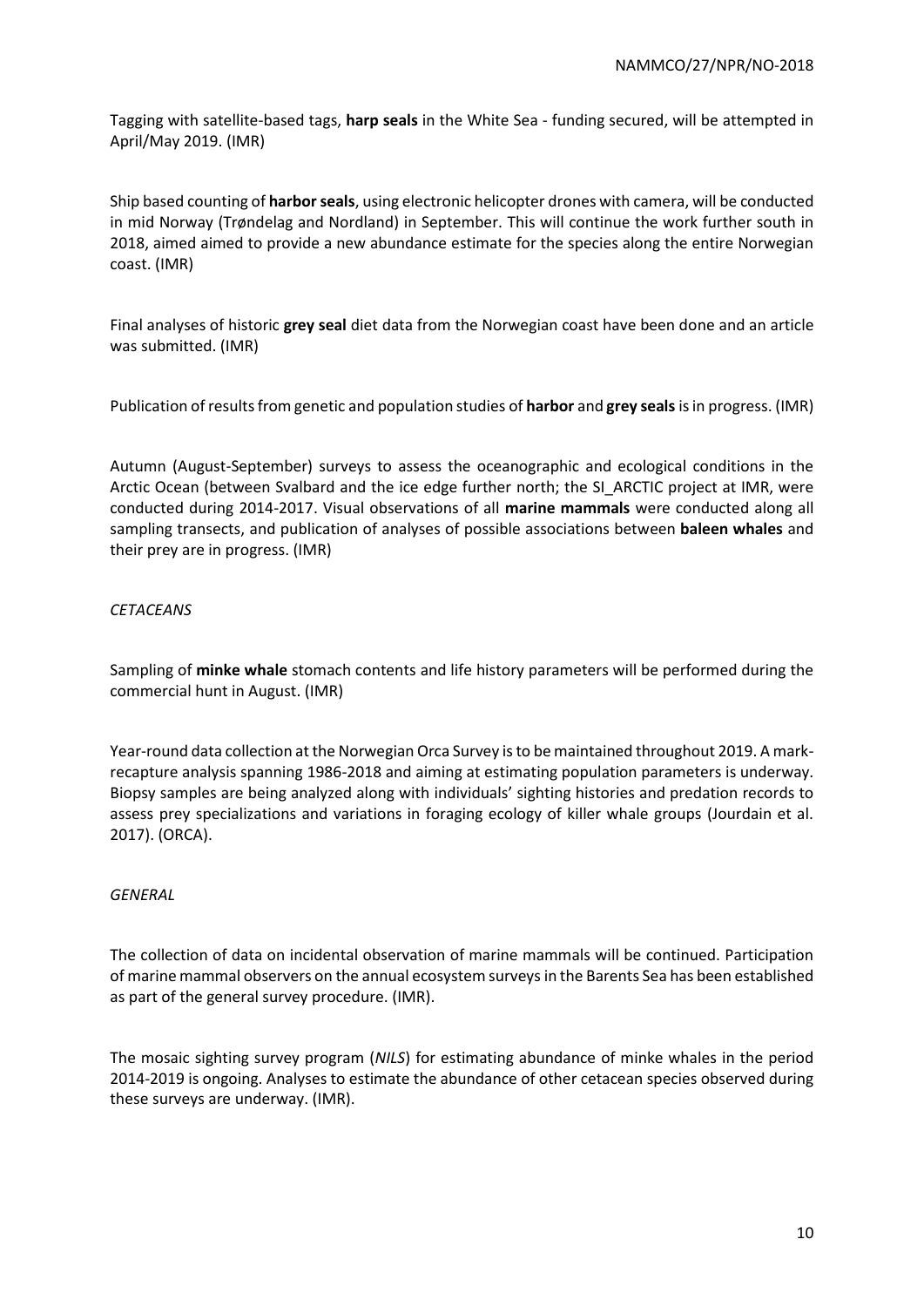#### **IV ADVICE GIVEN AND MANAGEMENT MEASURES TAKEN**

#### **Sealing**

### Harp and hooded seals

Advice on the management of **harp** and **hooded seals** is based on deliberations in the ICES / NAFO / NAMMCO Working Group on Harp and Hooded Seals (WGHARP). WGHARP met during 26-30 September 2016 at the ICES HQ in Copenhagen, Denmark, to assess the status and harvest potential of stocks of Greenland Sea harp and hooded seals and harp seals in the White Sea. The advice given subsequently by ICES, were used by the Joint Norwegian-Russian Fisheries Commission to establish management advice for 2019.

The basis for the advice was a request from Norway in October 2015 where ICES was requested to assess the status and harvest potential of harp seal stocks in the Greenland Sea and White Sea/Barents Sea and of the hooded seal stocks in the Greenland Sea, and to assess the impact on the harp seal stocks in the Greenland Sea and the White Sea/Barents Sea of an annual harvest of: 1) Current harvest levels; 2) Sustainable catches (defined as the fixed annual catches that stabilizes the future 1+ population); 3) Catches that would reduce the population over a 10-year period in such a manner that it would remain above a level of 70% of current level with 80% probability.

ICES have developed a Precautionary harvest strategy for the management of harp and hooded seals. The strategy includes two precautionary and one conservation (limit) reference levels. The reference levels relate to the pristine population size, which is the population that would be present on average in the absence of exploitation, or a proxy of the pristine population (which in practical terms is referred to as the maximum population size historically observed,  $N_{\text{max}}$ ). A conservation, or lower limit reference point,  $N_{\text{lim}}$ , identifies the lowest population size which should be avoided with high probability. The first precautionary reference level is established at 70% (N<sub>70</sub>) of N<sub>max</sub>. When the population is between  $N_{70}$  and  $N_{max}$ , harvest levels may be decided that stabilize, reduce or increase the population, so long as the population remains above the  $N_{70}$  level. ICES has suggested that this could be done by designing the TAC to satisfy a specific risk criterion which implicate 80% probability of remaining above  $N_{70}$  over a 15-year period. When a population falls below the  $N_{70}$  level, conservation objectives are required to allow the population to recover to above the precautionary ( $N_{70}$ ) reference level. N<sub>50</sub> is a second precautionary reference point where more strictly control rules must be implemented, whereas the  $N_{\text{lim}}$  reference point (set by ICES at 30% (N<sub>30</sub>) of N<sub>max</sub>) is the ultimate limit point at which all harvest must be stopped.

The ICES management of harp and hooded seals require that the populations in question are defined as "data rich". Data rich stocks should have data available for estimating abundance where a time series of at least three abundance estimates should be available spanning a period of 10-15 years with surveys separated by 2-5 years, the most recent abundance estimates should be prepared from surveys and supporting data (e.g., birth and mortality estimates) that are no more than 5 years old. Stocks whose abundance estimates do not meet all these criteria are considered "data poor" and should be managed more conservatively.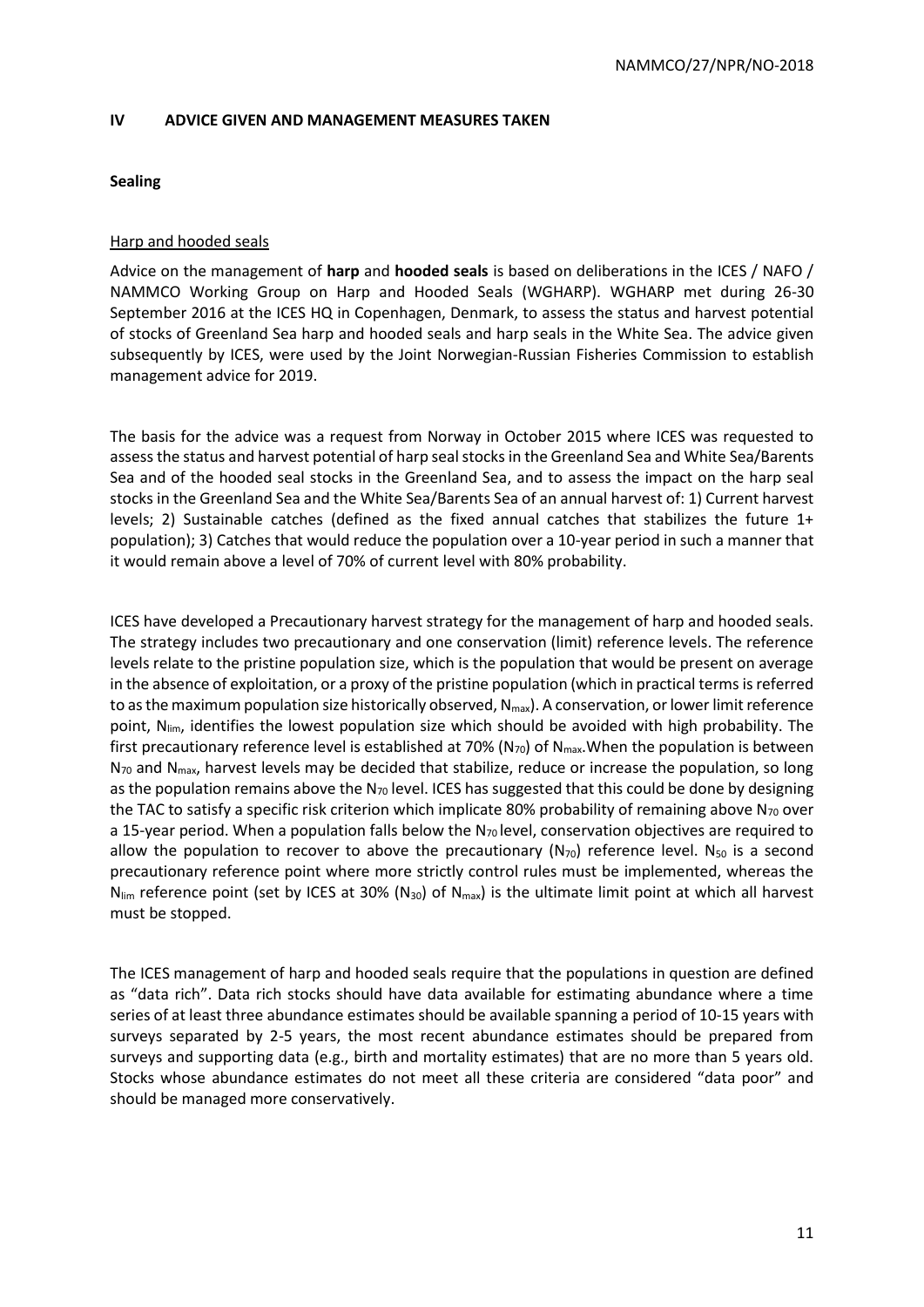Population assessments were based on a population model that estimates the current total population size, incorporating historical catch data, estimates of pup production and historical values of reproductive rates. The modelled abundance is projected into the future to provide a future population size for which statistical uncertainty is provided for various sets of catch options. In case of "data poor" populations, catch limits are estimated using the more conservative Potential Biological Removal (PBR) approach.

Using the population assessment model, the size of the **Greenland Sea harp seal** population was estimated as 676 500 (95% C.I. 490 190 – 862 810) animals in 2017. ICES consider this population to be data rich, and above the N<sub>70</sub> level (i.e., more than 70% of known maximum abundance measured). Thus, it is appropriate to provide catch advice using the assessment model and to apply the Precautionary harvest strategy. Current catch level will likely result in an increase in population size of 76% over the 15-year's period 2017-2032, whereas a catch of 21 500 1+ animals, or an equivalent number of pups (where one 1+ seal is balanced by 2 pups) per year would sustain the population at present level over the same period. Catches that would reduce the population over a 15-year period in such a manner that it would remain above a level of 70% of current level with 80% probability are 26 000 1+ animals, or an equivalent number of pups (where one 1+ seal is balanced by 2 pups), in 2017 and subsequent years. Any allowable catch should be contingent on an adequate monitoring scheme to detect adverse impacts before it is too late for them to be reversed, particularly if the TAC is set at a level where a decline is expected.

Recent Russian aerial surveys of the **White Sea/Barents Sea harp** seal stock suggest that there may have been a sudden reduction in pup production after 2003. ICES have suggested that the reduced pup production does not appear to be a result of poor survey timing, poor counting of imagery, disappearance or mortality of pups prior to the survey or increased adult mortality. The most likely explanation for the change in pup production seems to be a decline in the reproductive state of females.

The population assessment model used for the White Sea/Barents Sea harp seal population provided a poor fit to the pup production survey data. Nevertheless, ICES has decided to continue to use the model which estimated a total 2017 abundance of 1 408 200 (95% C.I. 1 251 680 – 1 564 320). The modelled total population indicates that the abundance decreased from 1946 to the early 1960s, increased from the early 1960s to the early 1980s, but then declined again until around 2007. The model suggests an increase in population size after 2007. Based on current data availability, this population is considered "data poor". The equilibrium catch level is 10 090 1+ animals, or an equivalent number of pups (where one 1+ seal is balanced by 2 pups), in 2017 and subsequent years. Using the traditional PBR approach, removals were estimated to be 39 985 seals (irrespective of age). However, this catch option indicates a 33% reduction of the 1+ population over the next 15 years. More conservative PBR approaches (but still within the defined framework of the method) were attempted as well, but they also resulted in population reductions (of 10-25%) over the next 15 years. Despite that this population is now classified as data poor, ICES expressed concerns over the high removals and declining population resulting from the PBR estimations and concluded that the estimated equilibrium catches were the most preferred option.

Results from the most recent (2012) pup survey suggest that current **Greenland Sea hooded seal** pup production remains very low, and lower than observed in comparable surveys in 1997, 2005 and 2007. Due to some uncertainty regarding the historical data on pregnancy rates, the population model was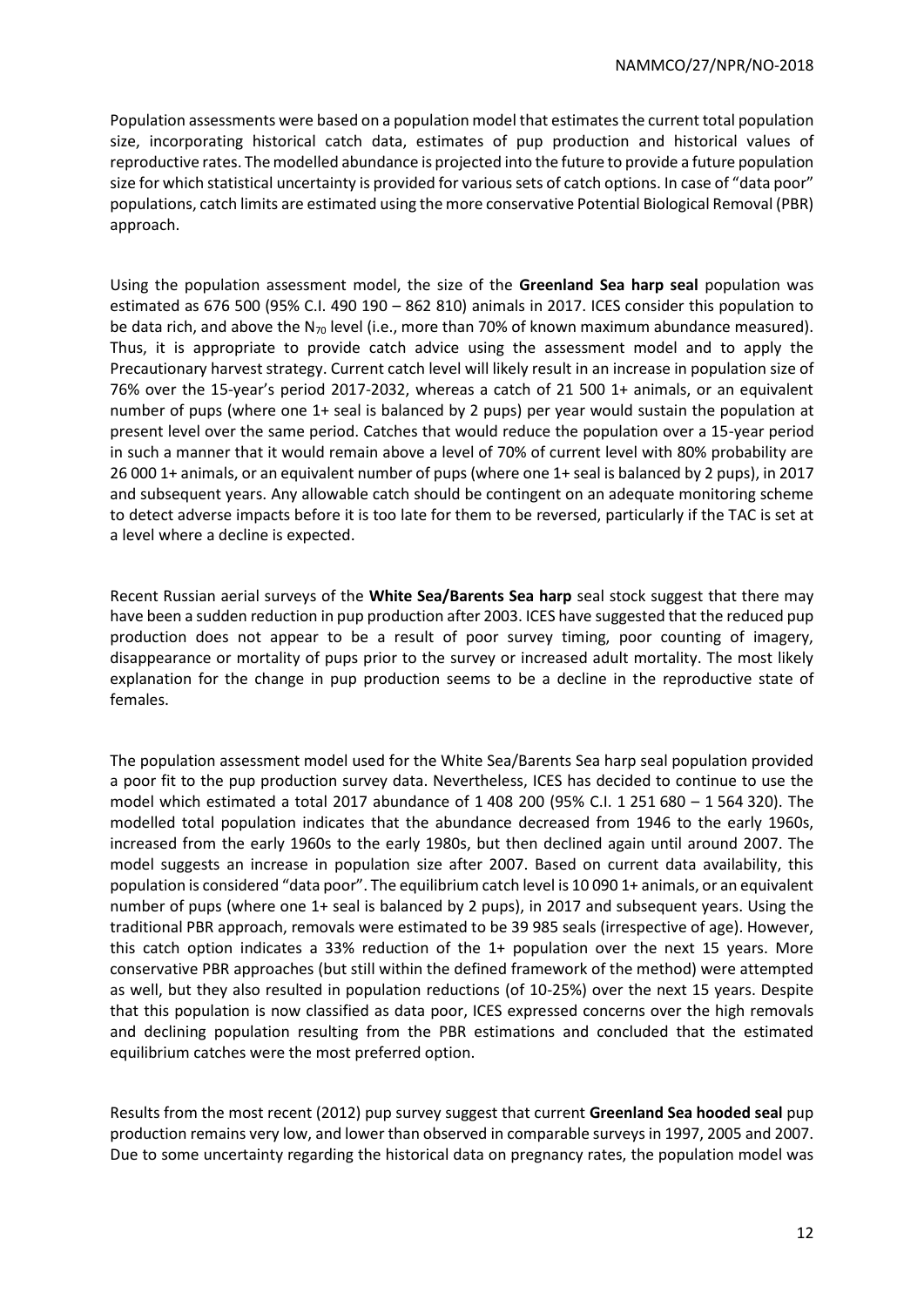run for a range of pregnancy rates (assuming 50%, 70% or 90% of the mature females produced offspring, respectively). All model runs indicated a population currently well below  $N_{30}$  (30% of largest observed population size). Recent analyses have indicated that pregnancy rates have remained rather constant around 70% in the period 1958 – 1999. Using this scenario, the model estimates a 2017 total population of 80 460 (95% C.I. 59 020 – 101 900). Following the Precautionary harvest strategy and the fact that the population is below  $N_{\text{lim}}$ , ICES recommend that no harvest be allowed for Greenland Sea hooded seals at this time.

Traditionally, both Russia and Norway have participated in the sealing operations in the West Ice and the East Ice and have, therefore, allocated quotas on a bilateral basis in negotiations in the Joint Norwegian-Russian Fisheries Commission. However, the Russians cancelled their sealing operations in the West Ice in 2001. The Norwegian shares of the 2019 quotas would be the total TAC of harp seals in the West Ice. In the East Ice, the Norwegian quota was set at 7,000 harp seals.

# Coastal seals

A new management system for coastal seals was introduced in 1996. Hunting quotas on **harbor** and **grey seals** were set based on best available information on seal abundance along the coast. The regulations also included catch reports. The new management regime required increased survey effort along the Norwegian coast to be able to give advice on catch levels. In 2003, quotas were increased substantially compared to the recommendations based on scientific advice, when they were set at 1186 grey seals (25% of the abundance estimate) and 949 harbor seals (13% of the abundance estimate). Also, compensation paid for shot seals, which included sampling of age and body condition data, were introduced and lasted until 2014 (except in 2011). In 2010, management plans for harbor and grey seals were implemented, aimed to ensure sustainable populations of both species within their natural distribution areas. Regulating measures should be designed to ensure that they have the greatest impact in areas where there is documented significant damage to the fishing industry caused by seals. Target population sizes were decided to be 7000 harbor seals counted during moult and a grey seal population producing 1200 pups annually along the Norwegian coast. Hunting quotas should be set to regulate the seal populations in relation to the target levels. Target levels can be adjusted based on new knowledge on seal populations.

### Seals in Svalbard

Since a main purpose of managing animal species in Svalbard is to protect naturally occurring species, hunting must not affect the stocks. Controlled and limited hunting is allowed for some species, including **ringed** and **bearded seals**. To hunt in Svalbard, documentation of an accepted big-gameproficiency test (annual rifle shooting test) is required. The two seal species cannot be hunted in national parks / nature reserves. They are also protected during the darkest period (December-January) and in the breeding period. Catch reports are mandatory.

### **Whaling**

At the IWC Annual Meeting in 1992 Norway stated that it intended to reopen the traditional **minke** whaling in 1993. So far, IWC has accepted the RMP developed by its Scientific Committee as a basis for future management decisions but has not implemented the procedure. The Norwegian Government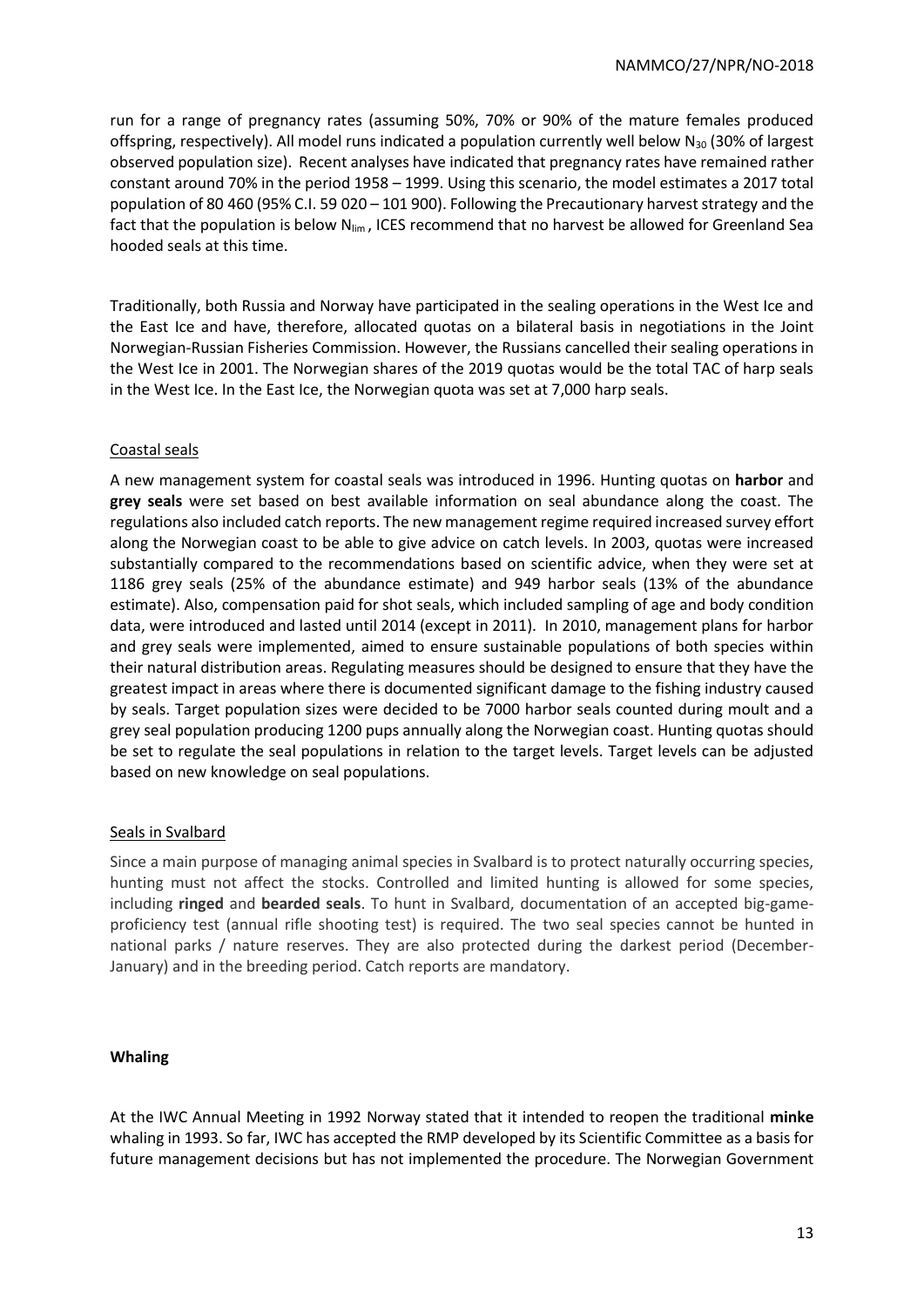therefore decided to set quotas for the 1993 and following seasons based on RMP, with parameters tuned to the cautious approach level as expressed by the Commission and using the best current abundance estimates as judged by the IWC Scientific Committee. In recent years research has been conducted on modification and retuning of the procedure to other target levels than the original 0.72, chosen by the Commission.

At, in principle, regular intervals an *Implementation Review* of the RMP for a specific species and management area is conducted. During such reviews, the input data as well as biological information including genetics are critically evaluated and conditioned for simulation trials of management scenarios. The most recent review for North Atlantic common minke whales was conducted over the period 2014-2017. It has been concluded that there is a single panmictic minke whale population in the Northeast Atlantic and new abundance estimates have been approved for use in RMP. From the 2008-2013 period, the total estimate for the surveyed areas is 100 615 (cv 0.17), of which 89 623 (cv 0.18) animals are in the Eastern area. (IMR).

Starting in 2016, a new six-year block quota 2016-2021, was set with an annual total catch quota of 880 animals of which 710 could be taken within the Northeastern stock area (the E Small Areas, i.e. the EW, EN, ES and EB Small Areas) and 170 within the CM area of the Central **minke whale** stock. The catch quotas are set for each of the five management areas, and untaken quotas may be transferred to following years within the period which the block quota is set for.

For 2018 the total catch quota, including transfers, was set to 1278 minke whales. The catch quota for 2019 has been suggested to be the same as for 2018, but this has not been finally decided. The catching season opens April 1 and are closed medio September.

# **V PUBLICATIONS AND DOCUMENTS**

### *Peer reviewed*

- Ancieto, A.S., Biuw, M., Lindstrøm, U., Solbø, S.A., Broms, F. and Carrol, J. 2018. Monitoring marine mammals using unmanned aerial vehicles: quantifying detection certainty. Ecosphere 9(3): e02122. Doi 10.1002/ecs2.2122. 15 pp.
- Aune, M., Ancieto, A.S., Biuw, M., Daase, M., Falk-Petersen, S., Leu, E., Ottesen, C.A.M., Sagerup, K. and Camus, L. 2018. Seasonal ecology in ice-covered Arctic seas - Considerations for spill response decision making. Marine Environmental Research, 141: 275–288. [https://doi.org/10.1016/j.marenvres.2018.09.004.](https://doi.org/10.1016/j.marenvres.2018.09.004)
- Blanchet, M.-A., Acquarone, M., Biuw, E.M., Larsen, R., Nordøy, E.S. and Folkow, L.P. 2018. A Life After Research? First release of harp seals (*Pagophilus groenlandicus*) after temporary captivity for scientific purposes. Aquatic Mammals, 44: 343-356. <https://doi.org/10.1578/AM.44.4.2018.343>
- Everett, A., Kohler, J., Sundfjord, A., Kovacs, K. M., Torsvik, T., Pramanik, A, Boehme, L. and Lydersen, C. 2018. Subglacial discharge plume behaviour revealed by CTD-instrumented ringed seals. Sci. Rep. 8: 13467: 1-10, doi: 10.1038/s41598-018-31875-8.
- Foster, G., Nymo, I. H., Kovacs, K. M., Beckmen, K. B., Brownlow, A.C., Baily, J. L., Dagleish, M. P., Muchowski, J., Perrett, L. L. , Tryland, M., Lydersen, C., Godfroid, J., McGovern, B. and Whatmore,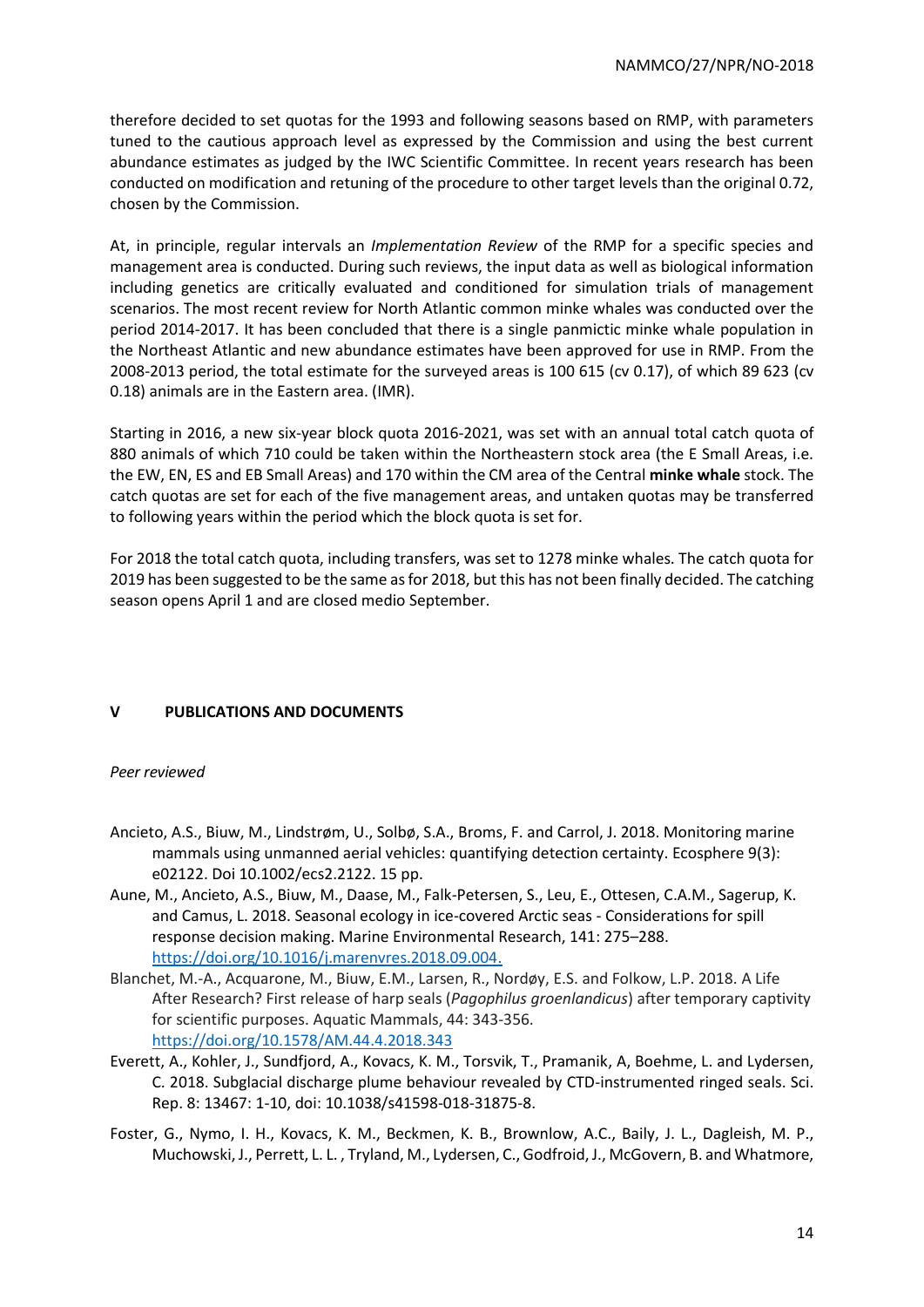A. M. 2018. First isolation of *Brucella pinnipedialis* and detection of *Brucella* antibodies from bearded seals (*Erignathus barbatus*). Dis. Aquat. Org. 128: 13-20.

- Garde, E., Bertelsen, M.F., Ditlevsen, S., Heide-Jørgensen, M.P., Nielsen, N.H., Frie, A.K., Olafsdottir, D., Siebert, U. and Hansen, S.H. 2018. Accuracy of the aspartic acid racemization technique in age estimation of mammals and the influence of body temperature. NAMMCO Scientific Publications 10. doi[: http://dx.doi.org/10.7557/3.4400](http://dx.doi.org/10.7557/3.4400)
- Grønnestad, R., Villanger, G. D., Polder. A., Kovacs, K. M., Lydersen, C., Jenssen, B. M. and Borgå, K. 2018. Effects of a complex contaminant mixture on thyroid hormones in breeding hooded seal mothers and their pups. Environ. Pollut. 240: 10-16.
- Hamilton, C. D., Kovacs, K. M., Ims, R. A. and Lydersen. C. 2018. Haul-out behaviour of Arctic ringed seals: Inter-annual patterns and impacts of current environmental change. Polar Biol. 41: 1063- 1082.
- Hamilton, C. D., Kovacs, K. M. and Lydersen, C. 2018. Individual variability in diving, movement and activity patterns of adult bearded seals in Svalbard, Norway. Sci. Rep. 8: 16988: 1-17, doi: 10.1038/s41598-018-35306-6.
- Hoffman, J.I., Bauer, E., Paijmans, A., Humble, E., Beckmann, L.M., Kubetschek, C., Christaller, F., Kröcker, N., Fuchs, B., Moreras, A., Bester, M.N., Cleary, A., De Bruyn, P.J.N., Forcada, J., Goebel, M., Goldsworthy, S., Guinet, C., Hoelzel, R., Lydersen, C., Kovacs, K.M. and Lowther, L. 2018. A global cline in a colour polymorphism suggests a limited contribution of gene flow towards the recovery of a heavily exploited marine mammal. R. Soc. Open Sci. 5: 181227: 1-9, doi: 10.1098/rsos.181227.
- Jourdain, E., Karoliussen, R., Curé, C., Massenet, M., Barrett-Lennard, L., & Ellis, G. M. (2019). A Case of Natural Killer Whale (Orcinus orca) Entrapment in Northern Norway: From Assessment to Rescue. *Aquatic Mammals*, *45*(1), 14-20.
- Jourdain E. & Karoliussen R. (2018). Identification Catalogue of Norwegian killer whales : 2007-2018. doi : 10.6084/m9.figshare.4205226
- Jourdain, E., Vongraven, D., Bisther, A., & Karoliussen, R. (2017). First longitudinal study of seal-feeding killer whales (Orcinus orca) in Norwegian coastal waters. *PloS one*, *12*(6), e0180099.
- Kovacs, K. M. 2018. Bearded seal (*Erignathus barbatus*). Pp. 83-86 in: Würsig, B., Thewissen J. G. M. and Kovacs, K. M. (eds.) Encyclopedia of marine mammals. Elsevier, Lond..
- Kovacs, K. M. 2018. Hooded seal (*Cystophora cristata*). Pp. 477-480 Pp. in: Würsig, B., Thewissen J. G. M. and Kovacs, K. M. (eds.) Encyclopedia of marine mammals. Elsevier, Lond..
- Lennert-Cody, C.E., Buckland, S.T., Gerodette, T., Webb, A., Barlow, J., Fretwell, P.T., Maunder, M.N., Kitakado, T., Moore, J.F., Scott, M.D. and Skaug, H.J. 2018. Review of potential line-transect methodologies for estimating abundance of dolphin stocks in the eastern tropical Pacific. Journal of Cetacean Research and Management, 19: 9-21.
- Lydersen, C. 2018. Walrus *Odobenus rosmarus*. Pp. 1045-1048 in: Würsig, B., Thewissen J. G. M. and Kovacs, K. M. (eds.) Encyclopedia of marine mammals. Elsevier, Lond.
- Nakamura, G., Ryeng, K.A., Kadowaki, I., Hayashi, R., Nagatsuka, S., Hirose, A., Fujise, Y. and Haug, T. 2018. Comparisons of shapes of the white flipper patch between two subspecies of common minke whales (*Balaenoptera acutorostrata*). Cetacean Population Studies 1: 15-24.
- Øren, K., Kovacs, K. M.,Yoccoz, N. G. and Lydersen, C. 2018. Assessing site-use and sources of disturbance at walrus haul-outs using monitoring cameras. Polar Biol. 41: 1737-1750.
- Pedersen1, T., Fuhrmann, M.M., Lindstrøm, U., Nilssen, E.M., Ivarjord, T., Ramasco, V., Jørgensen, L.L., Sundet, J.H., Sivertsen, K., Källgren, E., Hjelset, A.M., Michaelsen, C., Systad, G., Norrbin, F., Svenning, M.-A., Bjørge, A., Steen, H. and Nilssen, K.T. 2018. Effects of the invasive red king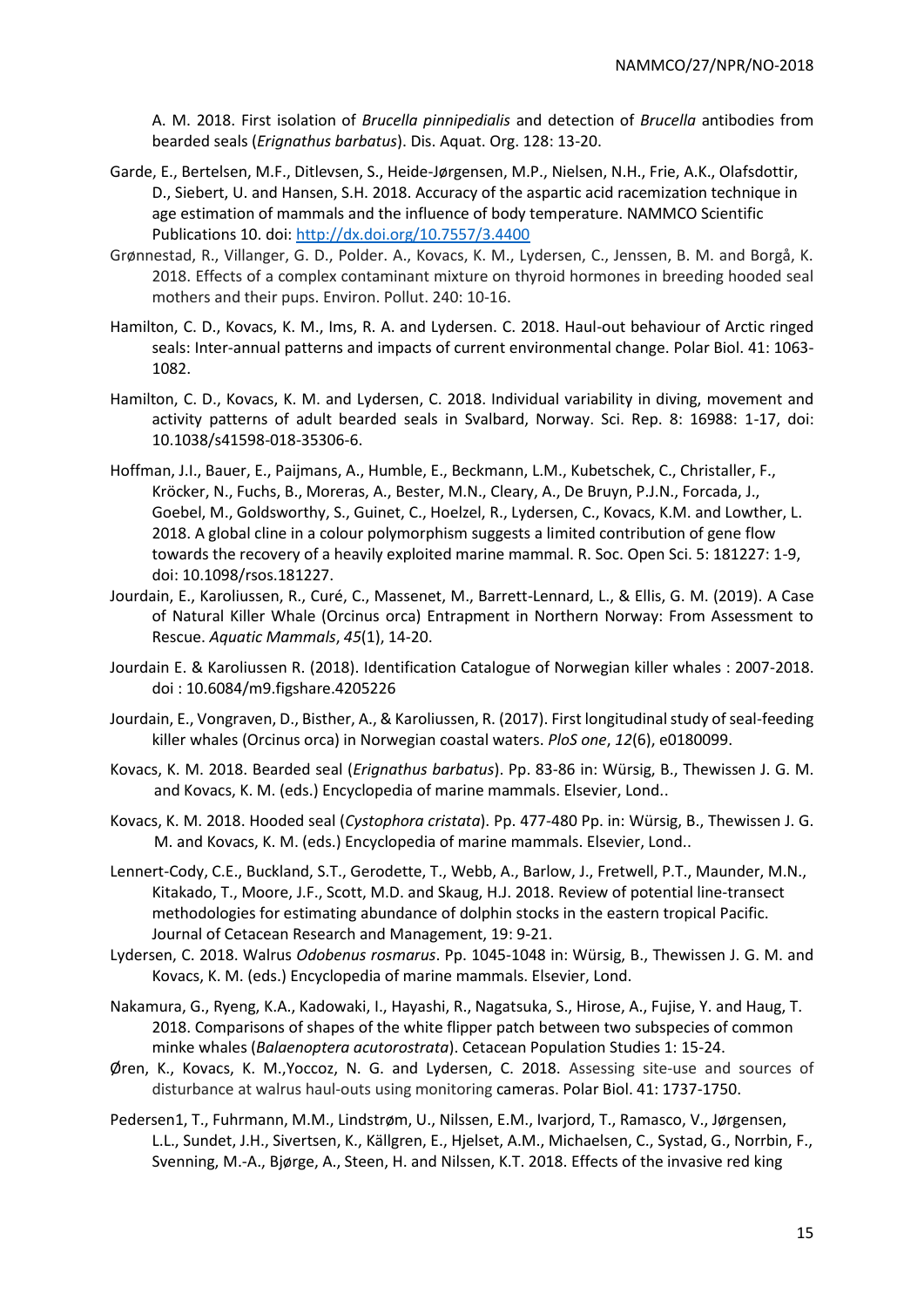crab on food web structure and ecosystem properties in an Atlantic fjord. Marine Ecology Progress Series 596: 13-31.

- Stafford, K. M., Lydersen, C., Wiig, Ø. and Kovacs, K. M. 2018. Extreme diversity in the songs of Spitsbergen's bowhead whales. Biol. Lett. 14. art. no. 20180056. 4 pp. doi: 10.1098/rsbl.2018.0056
- Steeves, H. N., McMeans, B., Field, C., Stewart, C., Arts, M. T., Fisk, A. T., Lydersen, C., Kovacs, K. M. and MacNeil, M. A. 2018[. Non-parametric analysis of the spatio-temporal variability in the fatty](https://www.cambridge.org/core/product/A7D6D77028AC7CAB9E23FC36BF1E461A)[acid profiles among Greenland sharks. J. Mar. Biol. Assoc. UK. 98: 627-633.](https://www.cambridge.org/core/product/A7D6D77028AC7CAB9E23FC36BF1E461A)
- Storrie, L., Lydersen, C., Andersen, M., Wynn, R. B. and Kovacs K. M. 2018. Determining the species assemblage and habitat use of cetaceans in the Svalbard Archipelago, based on recorded observations from 2002-2014. Polar Res. 37, 1463065, doi: 10.1080/17518369.2018.1463065.22pp.
- Vacquie-Garcia, J., Lydersen, C., Ims, R.A. and Kovacs, K.M. 2018. Habitats and movement patterns of white whales *Delphinapterus leucas* in Svalbard, Norway in a changing climate. Movement Ecol. 6:21:1-12, doi: 10.1186/s40462-018-0139-z.
- Würsig, B., Thewissen J. G. M. and Kovacs, K. M. (eds.) Encyclopedia of marine mammals. Elsevier, Lond. 1157 pp.

#### *Others*

- Ahonen, H., Stafford, K., de Steur, L., Lydersen, C., Wiig, Ø., Kovacs, K. 2018. The soundscape of western Fram Strait – a key habitat for endemic Arctic cetaceans. POLAR2018, 19-23 June, Davos, Switzerland.
- Bjørge, A. & Tolley K.A. 2018. Harbor porpoise. Pp 448-450 in B. Würsig, J.G.M. Thewissen and K.M. Kovacs (eds). *Encyclopedia of Marine Mammals*. 3rd ed, Academic Press/Elsevier, San Diego, CA, USA.
- Cervin, L. 2018. Life history of Harbour Porpoise *Phocoena phocoena* in Norwegian Coastal Waters. UiT – The Arctic University of Norway, Tromsø; Master thesis, May 2018. 34 pp.
- Cleary, A. C., Bester, M., Bonin, C., Forcada, J., Goebel, M., Goldsworthy, S. , Guinet, C., Hoffman, J., Kovacs, K., Lydersen, C., and Lowther, A. 2018. Genetic selection in Antarctic fur seals – effects of prey and sealing. POLAR2018, 19-23 June, Davos, Switzerland.
- Duarte, P., Lowther, A., Assmy, P., Gabrielsen, G. W., Kovacs, K. M., Lydersen, C. and Griffith, G. 2018. The importance of giants in a world of dwarfs. Arctic Frontiers, 21-26 Jan., Tromsø, Norway.
- Hamilton, C. D., Kovacs, K. M., Aars, J. Lydersen, C. and Ims, R. A. 2018. Polar bears and ringed seals "decoupling" in a changing Arctic. Fram Forum 2018. Research Notes: 28-31.
- Haug, T. 2018. Sel Grønlandssel & Klappmyss. Pp. 38-39 i Huse, G. & Bakketeig, I.E. (Eds.) Ressursoversikten 2018, Fisken og havet, 6-2018. Havforskningsinstituttet, Bergen.
- Kovacs, K. M., Aars, J., Hamilton, C., Lone, K., Vacquie-Garcia, J., Storrie, L. and Lydersen, C. 2018. Barents Sea marine mammals in a changing Arctic. 10th Int. Conf. Marine mammals of the Holarctic, 29 Oct.-2 Nov. 2018, Arkhangelsk, Russia. p. 167.
- Kropidlowska, J. 2018. Essential and non-essential chemical elements in the muscles and liver of harbour porpoises *Phocoena phocoena* from the Norwegian coastal waters. NTNU – Norwegian University of Science and Technology, Trondheim; Master thesis, September 2018. 35 pp.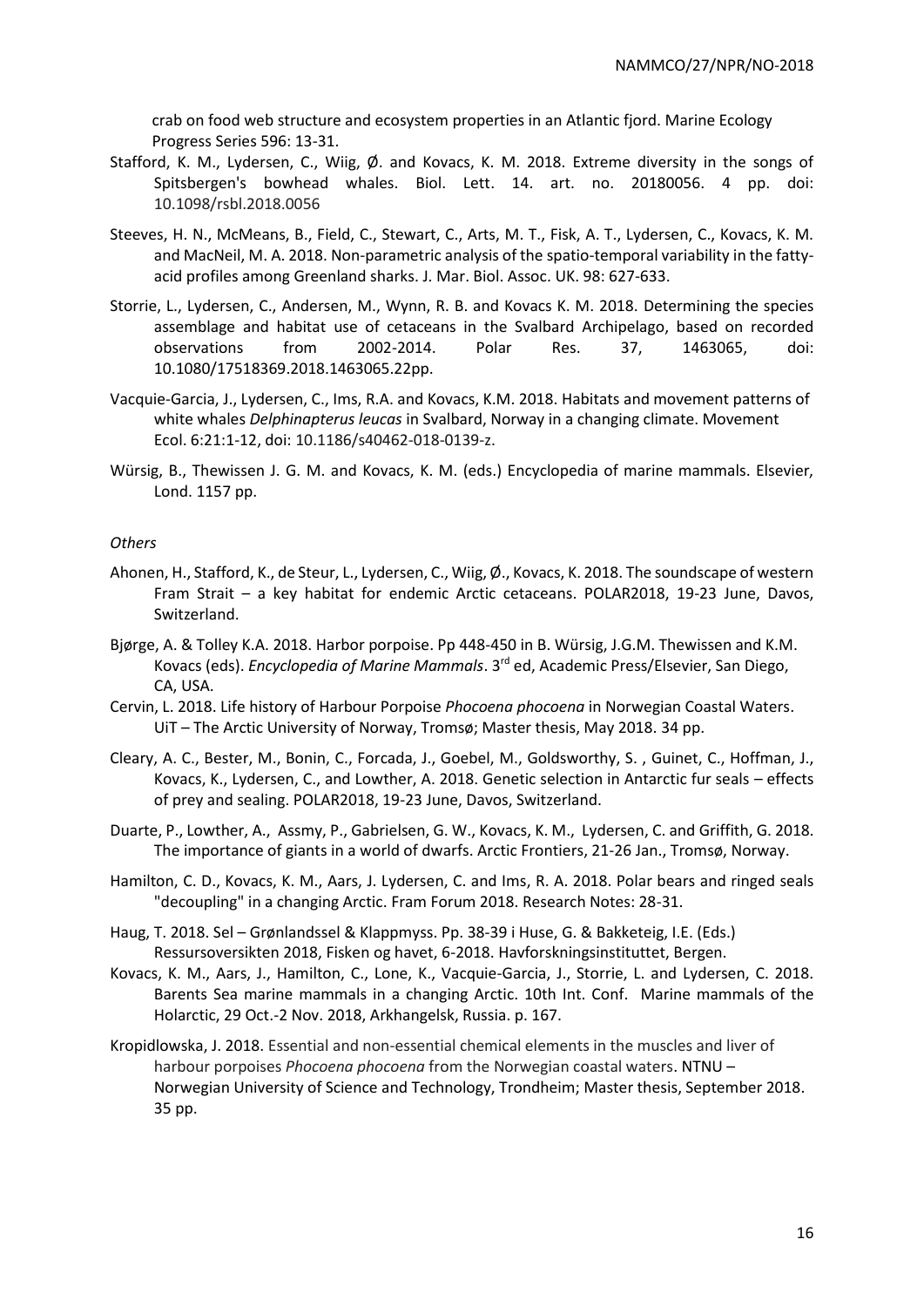- Leonards, P., Lydersen, C., Kovacs, K. M. and Bytingsvik, J. 2018. Metabolite and lipid profiling of blow samples of beluga whales from the Arctic. Metabolomics 2018. 14th Ann. Conf. Metabolomics Soc. June 24-28 Seattle, USA.
- Lowther, A.D., von Quillfeldt, C.H., Assmy, P., De Steur, L., Descamps, S., Divine, D.V., Elvevold, S., Forwick, M., Fransson, A., Gerland, S., Granskog, M.A., Hallanger, I., Itkin, M., Hop, H., Husum, K., Kovacs, K., Lydersen, C., Matsuoka, K., Miettinen, A., Moholdt, G., Myhre, P.I., Orme, L. 2018. A review of the scientific knowledge seascape off Dronning Maud Land, Antarctica. Norwegian Polar Institute, Techn. Rep. 201 pp.
- Lydersen, C., Aars, J., Ahonen, H., Glazov, D. M., Heide-Jørgensen, M. P., Shpak, O.V., Stafford, K., Vacquie-Garcia, J. and Kovacs, K. M. 2018. Novel, good news about the Spitsbergen stock of bowhead whales*, Balaena mysticetus.* 10th Int. Conf. Marine mammals of the Holarctic, 29 Oct.- 2 Nov. 2018, Arkhangelsk, Russia. pp. 178-179.
- Lühmann, K., Goksøyr, M., Harju, M., Kovacs, K.M., Lille-Langøy, R., Lydersen, C., Øygarden, L., Tartu, S. and Routti, H. 2018. Activation of the thyroid receptor of fin and blue whales by environmental pollutants. NETS2018, 7<sup>th</sup> Norwegian Environmental Toxicology Symposium, 12-14 March Longyearbyen, Svalbard.
- Meehan, R.H., Belikov, S., Desportes, G., Ferguson, S.H., Kovacs, K.M., Laidre, K.L., Stenson, G.B., Thomas, P.O., Ugarte, F. and Vongraven,D. 2018. Marine mammals In: CAFF. State of the Arctic Marine Biodiversity Report. Conservation of Arctic Flora and Fauna, Akureyri, Iceland.
- Nilssen, K.T. & Bjørge, A. 2018. Havert og steinkobbe. Pp. 40-41 i Huse, G. & Bakketeig, I.E. (Eds.) Ressursoversikten 2018, Fisken og havet, 6-2018. Havforskningsinstituttet, Bergen.
- Øien, N. 2018. Report of the Norwegian 2017 survey for minke whales in the Small Management Area EB – the Barents Sea. IWC SC/67B/ASI/08. 9 pp.
- Øien, N. 2018. Vågehval. P. 59 i Huse, G. & Bakketeig, I.E. (Eds.) Ressursoversikten 2018, Fisken og havet, 6-2018. Havforskningsinstituttet, Bergen.
- Ravoilainen, V., Strøm, H., Elvevold, S., Fuglei, E., Pedersen, Å. Ø., Svenning, M., Routti, H., Gabrielsen, G. W., Nordgård, I. K., Vongraven, D., Gerland, S., Kohler, J., Pavlova, O., Lydersen, C., Aars, J., Myhre, P, I., Nylund, I., Overrein, Ø., Quillfeldt, C. von, Hallanger, I., Ask, A., Itkin, M., Hansen, J. R., Skoglund, A. og Jørgensen, N. M. 2018. Kunnskapsgrunnlaget for Sentral-Spitsbergen. Norsk Polarinst. Rapp Ser. nr. 150. 326 pp.
- Routti, H., Bourgeon, S., Diot, B., Duale, N., Fisk, A. T., Fossi, M. C., Hanssen, L., Harju, M., Kovacs, K. M., Lydersen, C., Nymo, I. H., Panti, C., Scotter, S., Tryland, M. and Villanger, G. 2018. Sucking clams or hunting seals – consequences to walrus health. 10th Int. Conf. Marine mammals of the Holarctic, 29 Oct.-2 Nov. 2018, Arkhangelsk, Russia. pp. 191.192.
- Ryeng, K.A. & Minton, G. 2018. Norway Country Profile for Whale Watching. In: Whale Watching Handbook – International Whaling Commission. Launched 30 October 2018. Available from: [https://wwhandbook.iwc.int/en/country-profiles/norway.](https://wwhandbook.iwc.int/en/country-profiles/norway)
- Villanger, G. D., Routti, H., Kovacs, K. M., Haug, L. S., Sabaredzovic, A., Jenssen, B. M. and Lydersen, C. 2018. Past and present levels of perfluoroalkyl substances in white whales (*Delphinapterus leucas*) from Svalbard – a comparison of plasma levels sampled 15 years apart. NETS2018, 7th Norwegian Environmental Toxicology Symposium, 12-14 March Longyearbyen, Svalbard.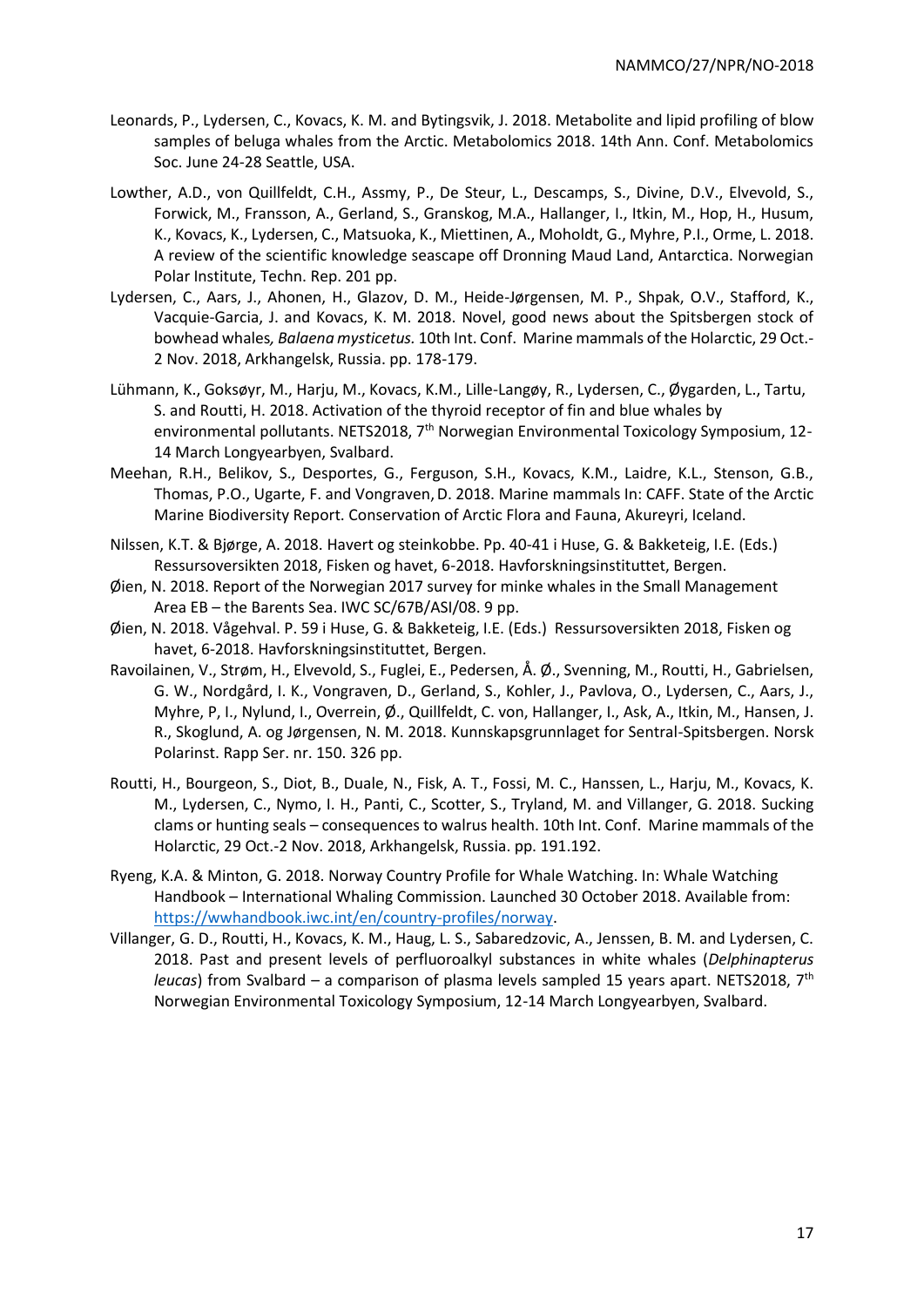# **VI APPENDIX 1 – CATCH DATA**

## **Sealing**

# Harp and hooded seals

Norwegian catches in the Greenland Sea (West Ice) in 2018 was taken by one vessel, whereas no Russian seal vessels participated in the area. Due to the uncertain status for Greenland Sea hooded seals, no animals of the species were permitted taken in the ordinary hunt operations in 2018. Only 14 animals (whereof 6 were pups) were taken for scientific purposes. In addition, 3 pups were taken in the ordinary hunt, presumably because they were misidentified (as harp seal beaters) before they were shot. The 2018 TAC for harp seals in the Greenland Sea was set at 26 000 1+ animals (where 2 pups balance one 1+ animal), i.e. the removal level that would reduce the population with 30% over the next 15 year's period.

A possible reduction in harp seal pup production in the White Sea may have prevailed after 2003. Due to concern over this, ICES recommended that removals be restricted to the estimated sustainable equilibrium level of 10,090 1+ animals (where 2 pups balance one 1+ animal) in the White and Barents Sea in 2018. The Joint Norwegian-Russian Fisheries Commission has followed this request and allocated 7,000 seals of this TAC to Norway.

Table VI.I shows the Norwegian catches of harp and hooded seals in 2018. The total quotas given were not fulfilled in any area: In the West Ice, only 5% of the given harp seal quota was taken. A ban implemented on all pup catches prevented Russian hunt in the White Sea during the period 2009-2013. This ban was removed before the 2014 season. Unfortunately, however, the availability of ice was too restricted to permit sealing, resulting in no commercial Russian harp seal catches in the White Sea in 2015-2018. However, one Norwegian vessel, hunting in the southeastern Barents Sea (the East Ice) in 2018, took a total of 2,241 harp seals. This represented 22%of the identified sustainable level.

| Catching area: |       | The West Ice |       | The East Ice |       |       |  |
|----------------|-------|--------------|-------|--------------|-------|-------|--|
| <b>Species</b> | Pups  | $1+$         | Total | Pups         | $1+$  | Total |  |
| Harp seals     | 1,218 | 1,485        | 2,703 | 21           | 2,220 | 2,241 |  |
| Hooded seals   | 9     | 8            | 17    |              |       |       |  |

**Table VI.1. Norwegian catches of harp and hooded seals in 2018. 1+ means one year old or older seals.**

### Coastal seals

In 2003-2009, total annual **harbor seal** hunting quotas ranged between 704 and 989 animals, while annual catches were 538-905 harbor seals. In 2010-2017, annual harbor seal quotas ranged between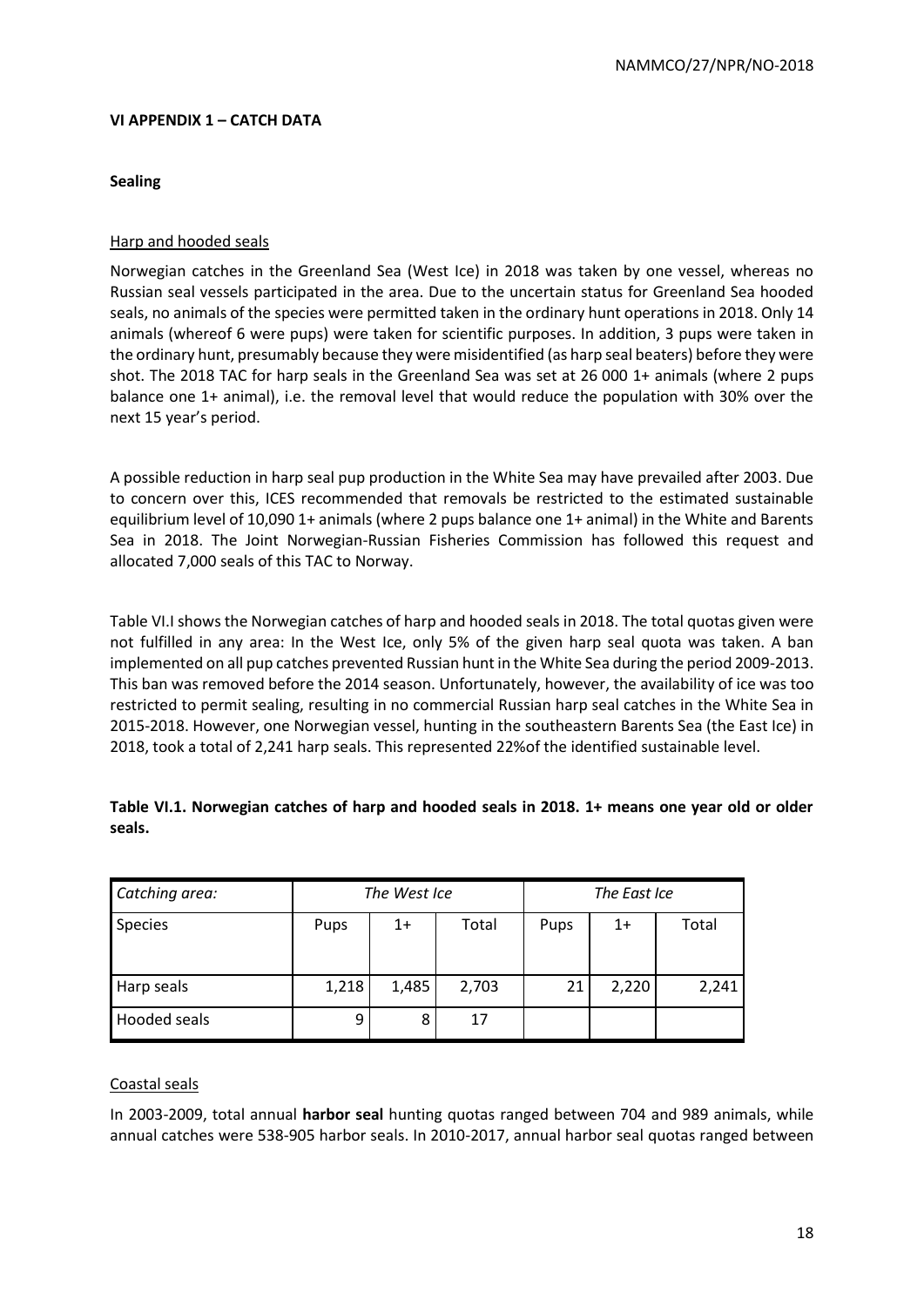425 and 485 animals, while annual catches were 159-511 harbor seals. In 2018, the quota was 460 harbor seals and 385 were taken in the hunt.

In 2003-2011, recommended quotas on **grey seals** were 355-460 animals but set annual quotas were 1040-1536. Annual catches ranged between 111 and 516 grey seals in that period. Set grey seals quotas were 460 animals in 2012-2014, but due to observations of declines in grey seal pup production the quotas were reduced to 315 grey seals in 2015, 210 animals in 2016-2017. Annual catches were 33- 216 grey seals in 2012-2017. In 2018, the catch quota was 200 animals and 66 grey seals were taken.

#### Seals in Svalbard

In 2003-2017, total annual **ringed seal** catches in Svalbard ranged between 15 and 78 animals. In 2018, 46 ringed seals were taken in the hunt.

The number of **bearded seals** taken annually in Svalbard in 2003-2017 ranged between 2 and 34 animals, and the number taken in the 2018 hunt was 18 bearded seals.

#### **Whaling**

After a temporary suspension, the traditional small type Norwegian **minke whaling** was again permitted in 1993 and quotas were implemented based on the Revised Management Procedure (RMP) developed by the International Whaling Commission's (IWC) Scientific Committee. The RMP allocates catch quotas to specific management areas. There are five such management areas within the region of interest to Norwegian whalers. The present areas are a revision of the original implementation and introduced by the IWC/SC at their Implementation Review of North Atlantic minke whales conducted at the 2003 Annual Meeting and later kept at the Implementation Reviews made in 2008 and 2014- 2017. The areas are (1) the Svalbard-Bear Island area (coded ES), (2) the eastern Barents Sea (EB), (3) the Norwegian Sea and coastal zones off North Norway, including the Lofoten area (EW), (4) the North Sea (EN) and (5) the western Norwegian Sea-Jan Mayen area (CM).

In total, 11 vessels participated in the 2018 season of whaling and the catching period was 1 April to 20 September. Table VI.2 shows the number of minke whales taken by area in the 2018 season. The quotas are given as six-year block quotas but is not fully utilised in all areas. There are several reasons for that, including problems with processing the catches and accessing remote areas like the Jan Mayen area and the eastern Barents Sea. Unused quotas can be transferred to the following year. The present quota period is 2016-2021. The calculated annual basic quota for this period is 710 animals within Medium Area E and 170 whales within the Small Area CM, giving a total of 880 minke whales. The total catch in the 2017 season was 432 whales and the quota for 2018 was set to 1278 minke whales, including transferred unused catches in the E area.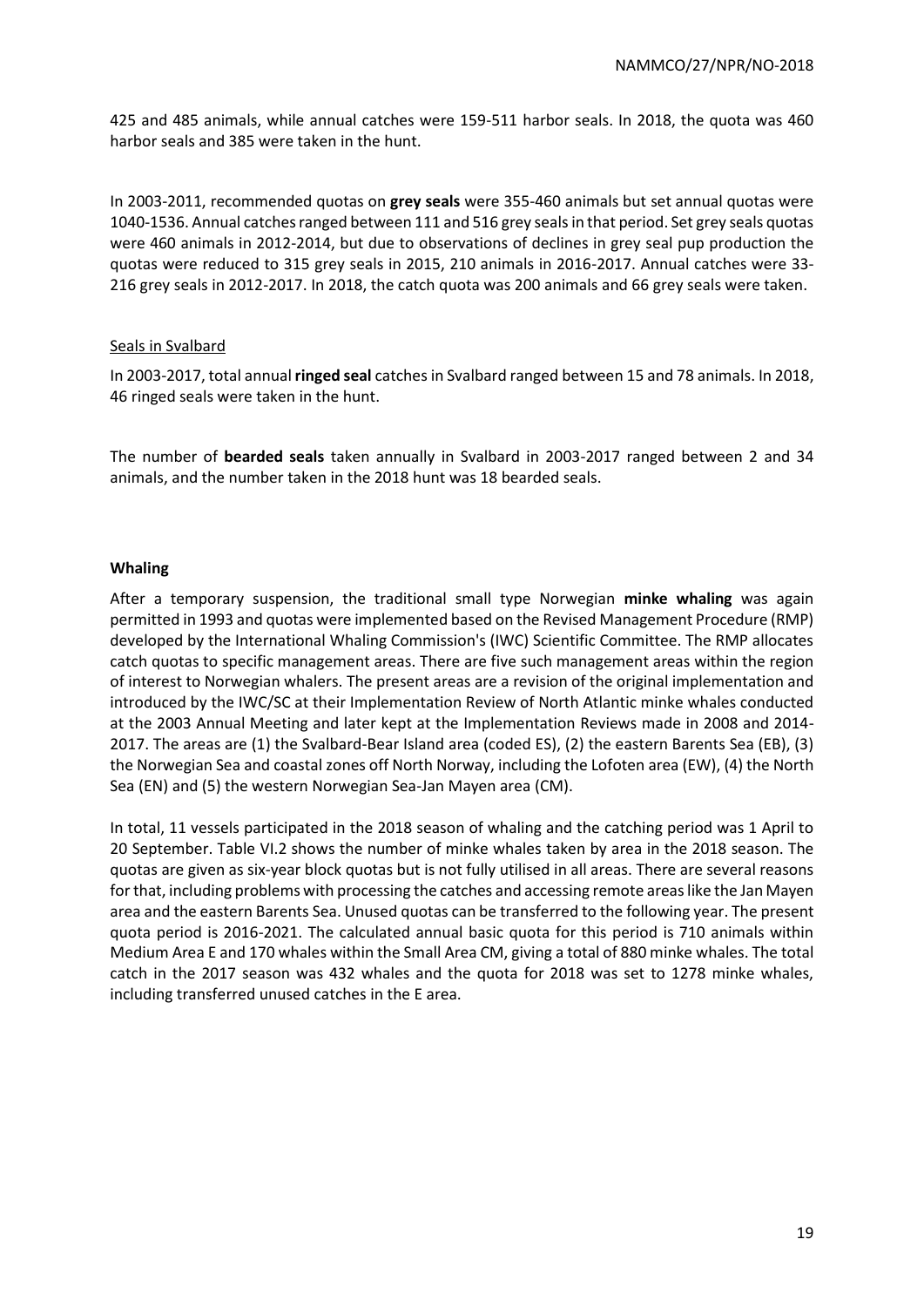| 2018                  | Management area |              |     |     |           |       |  |  |
|-----------------------|-----------------|--------------|-----|-----|-----------|-------|--|--|
| Small-type<br>whaling | EB              | EN           | ES  | EW  | <b>CM</b> | Total |  |  |
| Catch                 | 123             | 0            | 214 | 117 | 0         | 454   |  |  |
| Quota                 |                 | 1108         |     |     | 170       | 1278  |  |  |
| <b>Stock area</b>     |                 | Northeastern |     |     | Central   |       |  |  |

**Table VI.2. Quotas and catches of minke whales in 2018 by management area as defined in RMP.**

# **VII APPENDIX 2 – BY-CATCH DATA (***Arne Bjørge, IMR***)**

### *Bycatch of harbour porpoises, grey and harbour seals*

Harbour porpoises, harbour and grey seals are incidentally caught in coastal gillnet fisheries, and the total annual bycatches of the three species are assumed to be in the order of 3000, 600 and 500 animals, respectively. Large-mesh, bottom-set gillnets for cod and monkfish in the Norwegian coastal zone constitute most of these bycatches. Data collection for monitoring marine mammal bycatches in these two fisheries continued in 2018. Revised estimates of harbour porpoise bycatch for the period 2006-2008 and new estimates for the entire period 2006-2017 are about to be submitted for *peer review* publication. The bycatches of harbour porpoises in the two gillnet fisheries (for cod and monkfish) have fluctuated around an annual average of about 2400 porpoises during the period 2006- 2015 (Fig. 1). The decline in porpoise bycatch in the monkfish fishery is most likely driven by a decline in fishing effort during this period.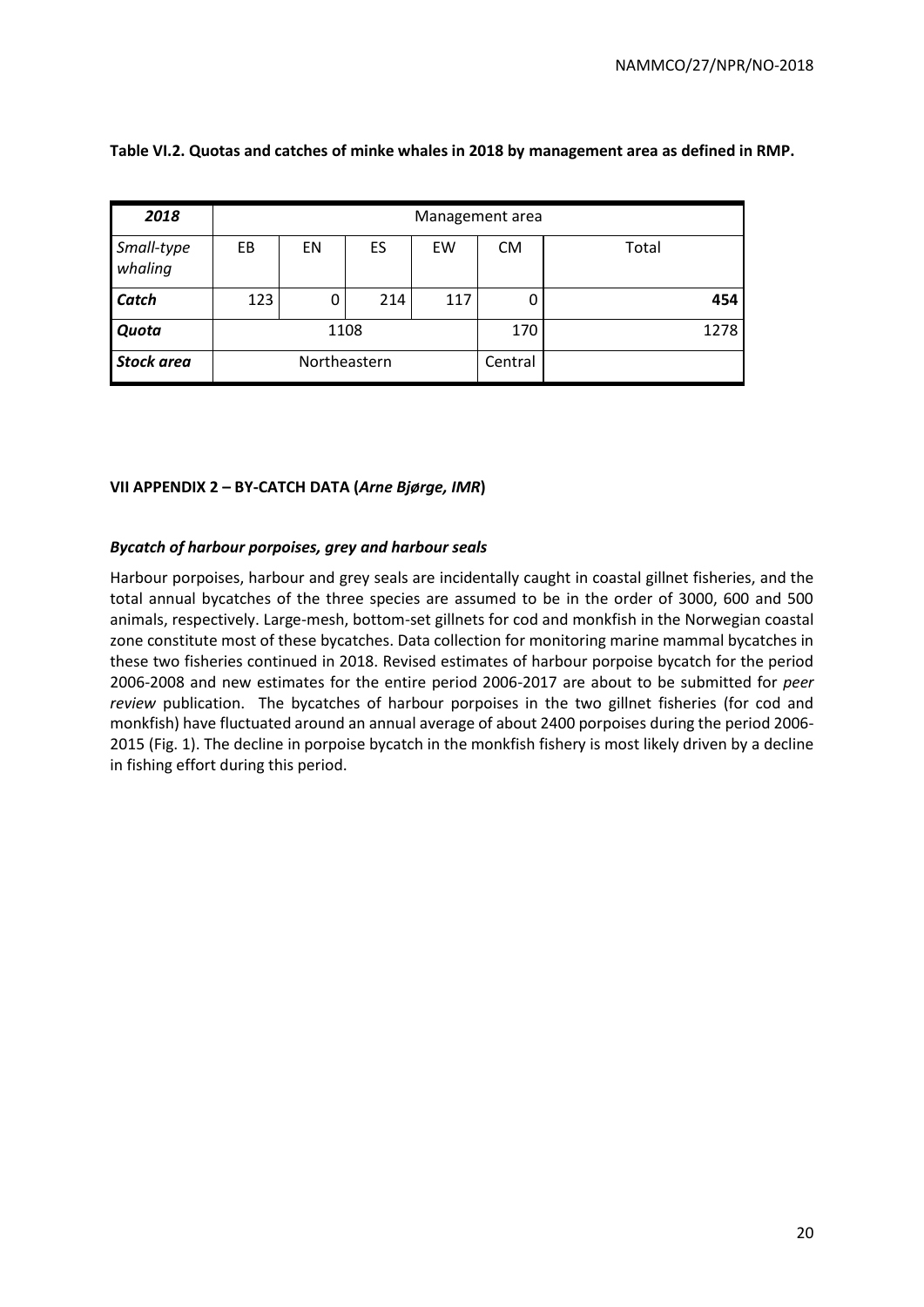

### Estimated harbour porpoise bycatch per year

Figure 1. Estimated harbour porpoise bycatch in the Norwegian coastal gillnet fisheries targeting cod and monkfish. Estimates were derived using a stratified ratio estimator approach with data stratified by year, season and region. The dashed horizontal line represents average yearly bycatch across the ten-year period.

### *Harbour porpoise bycatch mitigation*

Experiments with two types of Acoustic Deterrent Devices (ADDs), called pingers, were conducted on large-mesh gillnets in the coastal zone. The Future Oceans' porpoise pinger emits a 10kHz, 132 decibel signal every four seconds. The Fishtek Marine's banana pinger emits randomized signals with frequency between 50 to 120 kHz and 154dB every four to twelve seconds. Both pinger types were attached to the cork line at 200m intervals.

In the winter-spring cod fishery 2535 net-weeks without pingers were compared with 1723 net-weeks with pingers. Nets with and without pingers were used simultaneously. Nets without pingers caught nine porpoises, that is one porpoise per 282 net-weeks. Nets with pingers caught two porpoises, that is one porpoise per 861,5 net-weeks. The pingers resulted in a significant reduction of the risk of entanglement.

However, we cannot exclude the possibility that nets with pingers also influenced the risk of entanglement in neighboring nets without pingers in the first experiment. For the autumn of 2018 we therefore changed the experimental design. In paired week-numbers, the gillnets were set with pingers and in odd week-numbers, nets were set without pingers. Seven gillnet vessels participated in the experiment. The total fishing effort constituted 60 hauls with a total effort of 403 312 net-hours.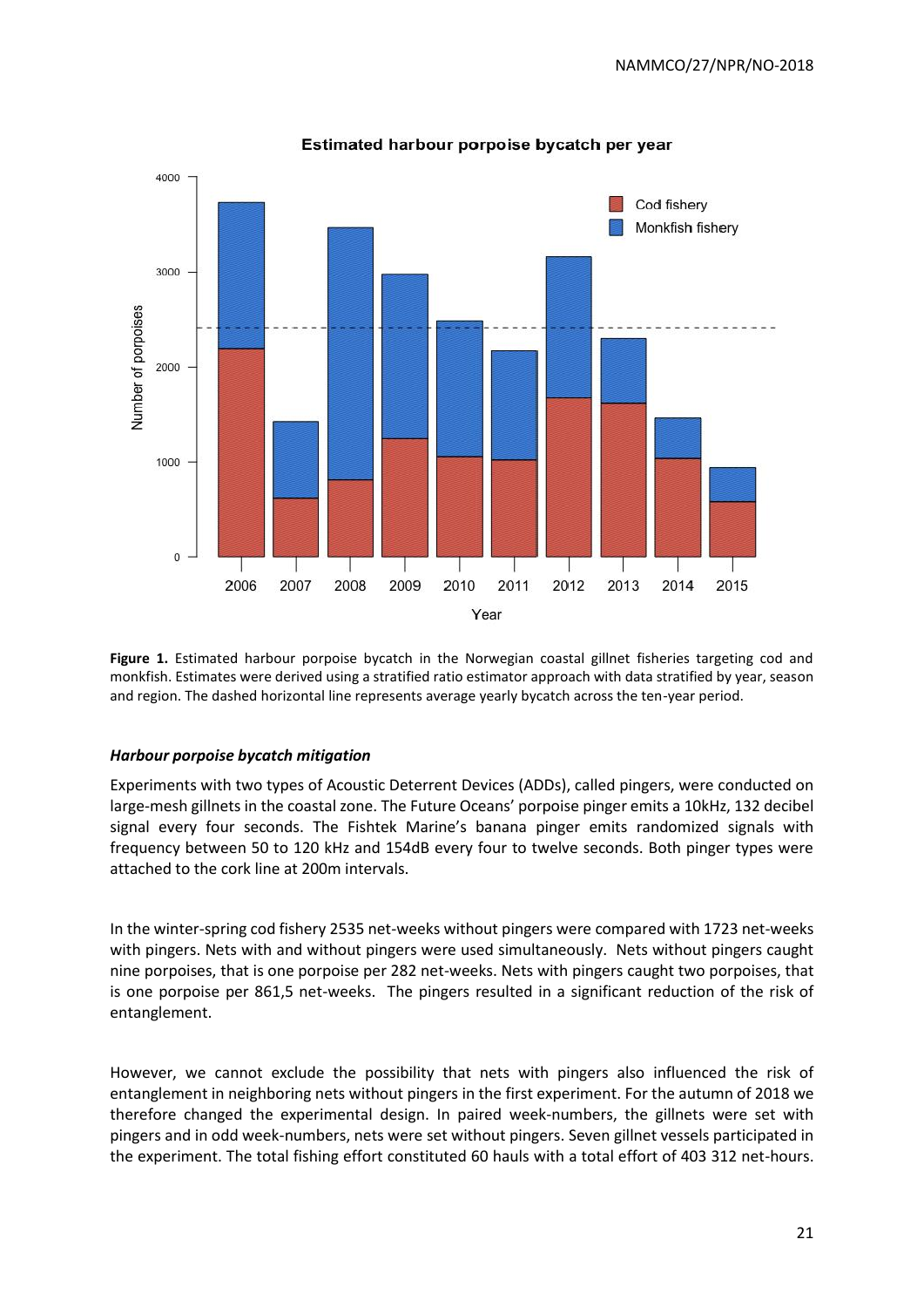Six porpoises were caught by two vessels and all porpoises were taken in weeks without pingers. No porpoises were taken in nets with pingers, resulting in 100% reduction in the risk of bycatches.

The use of 10kHz pingers in the first experiment resulted in increased risk of entanglement of harbour seals. This is observed also in USA and called the 'dinner-bell' effect. 10kHz is in the audible range of seals, and seals can learn that the signals indicate nets with trapped fish and access to a cheap meal, but with enhanced risk of self being entangled. We therefore changed the frequency to 70kHz in the second experiment. The external shape of the Future Oceans' pingers were also modified to reduce the risk of entanglement in net meshes.

**Table 1: Summary of results from the pinger experiment during autumn 2018. The column Gear type shows that these nets were nets for saithe and monkfish. The column Experimental design shows if active pingers were attached to the nets or not.** 

| Gear type<br>(gillnet) | Half mesh<br>(mm) | Experimental<br>design | <b>Total catch</b><br>target sp. (kg) | No. of<br>hauls | <b>Net-hours</b> | No. of<br>porpoises |
|------------------------|-------------------|------------------------|---------------------------------------|-----------------|------------------|---------------------|
| Seithe                 | 66                | Control                | 6481                                  | 6               | 9600             | 1                   |
| Saithe                 | 66                | Pinger                 | 786                                   | 1               | 1440             | 0                   |
| <b>Monkfish</b>        | 180               | Control                | 5349                                  | 27              | 139984           | 5                   |
| Monkfish               | 180               | Pinger                 | 3496.5                                | 26              | 82368            | 0                   |

# *Entanglement of large whales*

In the recent years there have been challenges with humpback and killer whale bycatch in the Norwegian herring fisheries in Troms, northern Norway, when the herring wintered in the Kaldfjorden. The herring was harvested by purse seines and there were many instances where whales got stuck in the seines. As a response to this the Norwegian Coastguard and the Norwegian Directorate of Fisheries' Sea Surveillance Service have been given special training in large whale entanglement response. Both the Coastguard and the Sea Surveillance Service monitor the fishing fleet so that whale bycatch mortality can be kept at the lowest level possible.

Specifically, for the 2017/2018 herring season the Coastguard and the Sea Surveillance Service recorded 26 incidences with whales. In 24 of these instances killer and humpback whales got caught in purse seines. Of these, 22 whales were released alive and two killer whales drowned. There was also one incidence where a whale got entangled in a cod/pollock net. This whale was cut loose by the Sea Surveillance Service and the Coastguard. The last incident during the season was a humpback whale which was found dead on a beach with remnants of a fishing net around its flukes. This whale was towed out to sea and sunken by the Coastguard. In summary, of all these 26 incidences there was recorded three whale mortalities: two killer whales and one humpback.